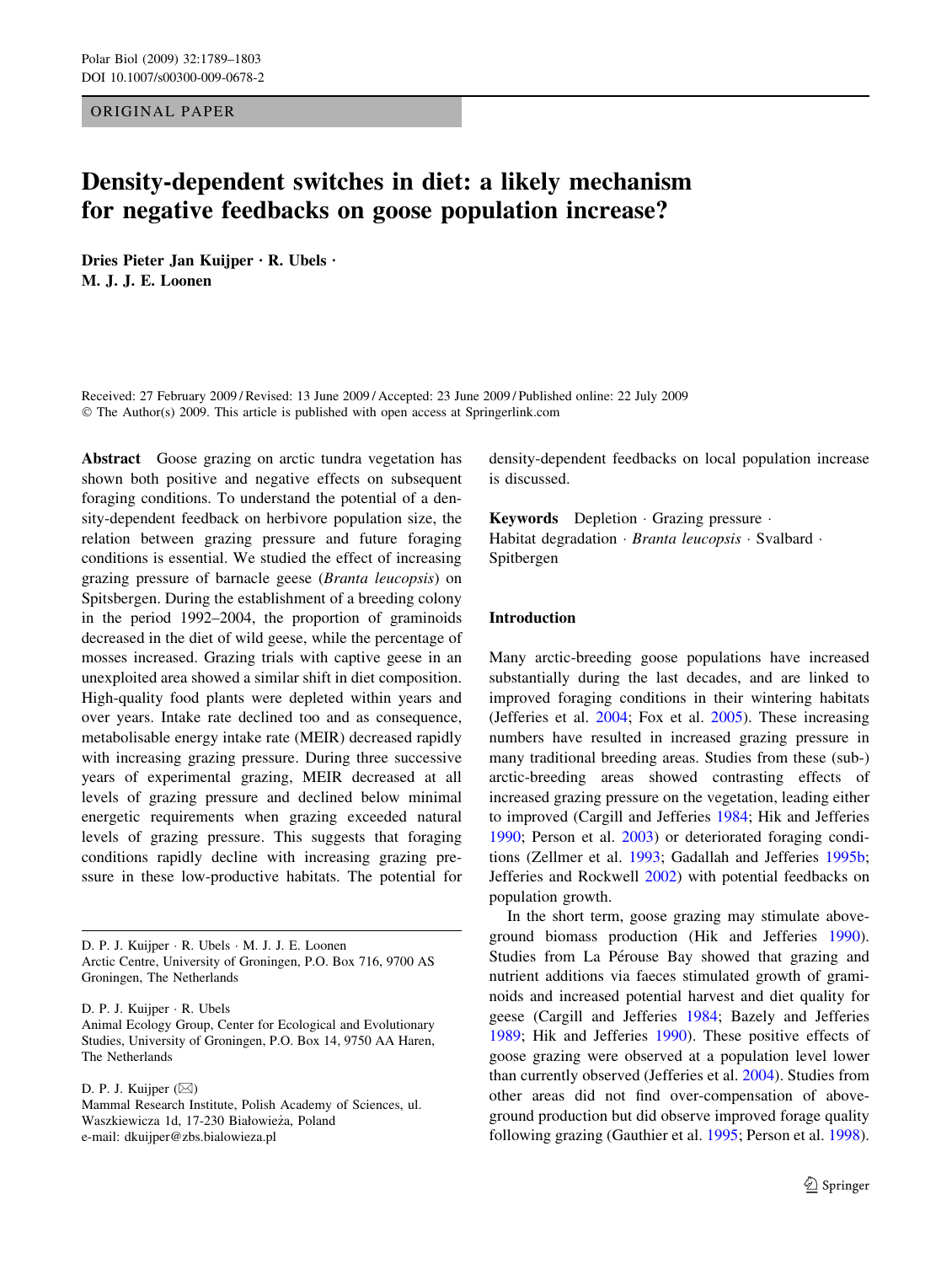<span id="page-1-0"></span>In the long term, continuous grazing can promote grazing lawns, consisting of vegetation dominated by a high density of grazing-tolerant plant species with high nutrient concentrations (McNaughton [1984](#page-13-0)). Person et al. ([2003\)](#page-13-0) found that the areal extent of grazing lawns increased with an increase in population size in breeding areas of black brant (Branta bernicla nigricans) in southwestern Alaska. This led to improved foraging conditions which resulted in higher growth rates of goslings. The authors suggested that these herbivore-mediated changes in the vegetation have led to a positive feedback on population growth rate.

In contrast, when consumption rate of herbivores exceeds growth rate of plants, grazing can lead to a rapid depletion of forage plants (Rowcliffe et al. [2001](#page-14-0)). Increasing grazing pressure will then lead to an increased rate of depletion (Vickery et al. [1995](#page-14-0)). Long-term effects of high grazing pressure may then result in vegetational changes leading to deteriorated foraging conditions for geese. Overexploitation of vegetation occurred at the (sub-) arctic-breeding areas of lesser snow geese (Anser caerulescens caerulescens) in La Pérouse Bay, Canada. The intense grazing and grubbing of increasing numbers of geese led to the loss of vegetation (Jefferies and Rockwell [2002\)](#page-13-0) and erosion of the surface organic layer (Kotanen and Jefferies [1997\)](#page-13-0). These processes have led to the establishment of an alternative stable state (exposed, unvegetated sediment) over large expanses of coastal marshes where geese stage or breed (Jefferies et al. [2006](#page-13-0)). The lack of preferred high-quality food plants in these areas has forced geese to switch to alternative lower quality forage plants that were less tolerant to grazing (Zellmer et al. [1993;](#page-14-0) Gadallah and Jefferies [1995a\)](#page-13-0). These deteriorating foraging conditions resulted in a long-term decline in gosling size (Cooch et al. [1993](#page-13-0)) and adult reproductive output (Williams et al. [2005](#page-14-0)).

Understanding the mechanisms that explain these observed contrasting effects of increased goose grazing pressure on future foraging conditions is crucial to predict the possible feedback mechanisms on population growth for other arctic-breeding goose species. When increasing grazing pressure leads to depletion of preferred resources, herbivores are forced to switch to alternative foods or to move to areas with greater resource availability. As most geese demonstrate high fidelity to their breeding grounds and brood rearing areas (Cooch et al. [1993](#page-13-0); Lindberg and Sedinger [1998](#page-13-0)), geese often switch to alternative foods. Both in areas where positive (Person et al. [2003\)](#page-13-0) and negative feedbacks (Zellmer et al. [1993;](#page-14-0) Gadallah and Jefferies [1995b](#page-13-0)) were observed, diet switches occurred from depleted preferred to less preferred species. However, the vegetation and abiotic conditions responded differently to these shifts in grazing. In La Pérouse Bay, alternative food plants were less tolerant to grazing and increased grazing led to a rapid decrease of these species. Additionally, changed abiotic conditions prevented a recovery of the vegetation to its original state (Zellmer et al. [1993](#page-14-0); Gadallah and Jefferies [1995b](#page-13-0)). In contrast, in southwestern Alaska, increased goose grazing on alternative food plants (Carex rameskii) led to a vegetation dominated by the preferred food plant (Carex subspathacea) and increased the areal extent of the preferred vegetation type (Person et al. [2003\)](#page-13-0).

In the present study, we studied how intra- and interseasonal foraging conditions change in relation to increasing grazing pressure of barnacle geese (Branta leucopsis) breeding at Spitsbergen (Svalbard). This population has increased from less than 1,000 in 1948 to 25,750 in 2000 (Owen and Black [2005\)](#page-13-0). Two approaches were used. First, diet composition was studied at different stages of population development in a growing breeding colony of barnacle geese in the period 1990–2004. Switches in diet composition could suggest changing foraging conditions as a result of increased goose grazing. Secondly, by means of grazing trails using captive geese, we established the relation between grazing pressure and diet composition in an area not exploited by geese to find out whether the observed diet changes indicate depletion of preferred food plants. To answer the question whether increased goose grazing leads to improved or deteriorated foraging conditions, we studied the energetic consequences of the observed diet changes. Based on chemical analyses of the selected food in combination with measured intake rate (IR), we calculated the energy IR and studied the relationship with goose grazing pressure. The results are discussed in the light of the predicted increase in goose numbers and possible feedback mechanisms.

# Materials and methods

Changes in diet composition in a growing breeding colony

## Study site 1

Since the early 1980s, a new barnacle goose colony established in the Kongsfjorden area near the village of Ny-Ålesund (78.9°N, 11.9°E) at Spitsbergen, Svalbard (Loonen et al. [1998](#page-13-0)). The number of geese of this colony has increased from 196 adults in 1990 to 783 in 1997 (Loonen et al. [1998\)](#page-13-0) reaching a maximum of ca. 900 adults in 1999 after which it has fluctuated between 800 and 450 adults (M.J.J.E. Loonen, unpublished data). The area inside and in close vicinity of Ny-Ålesund is intensively grazed. In spring, it is visited by families of barnacle geese and later in the season it is an important moulting area for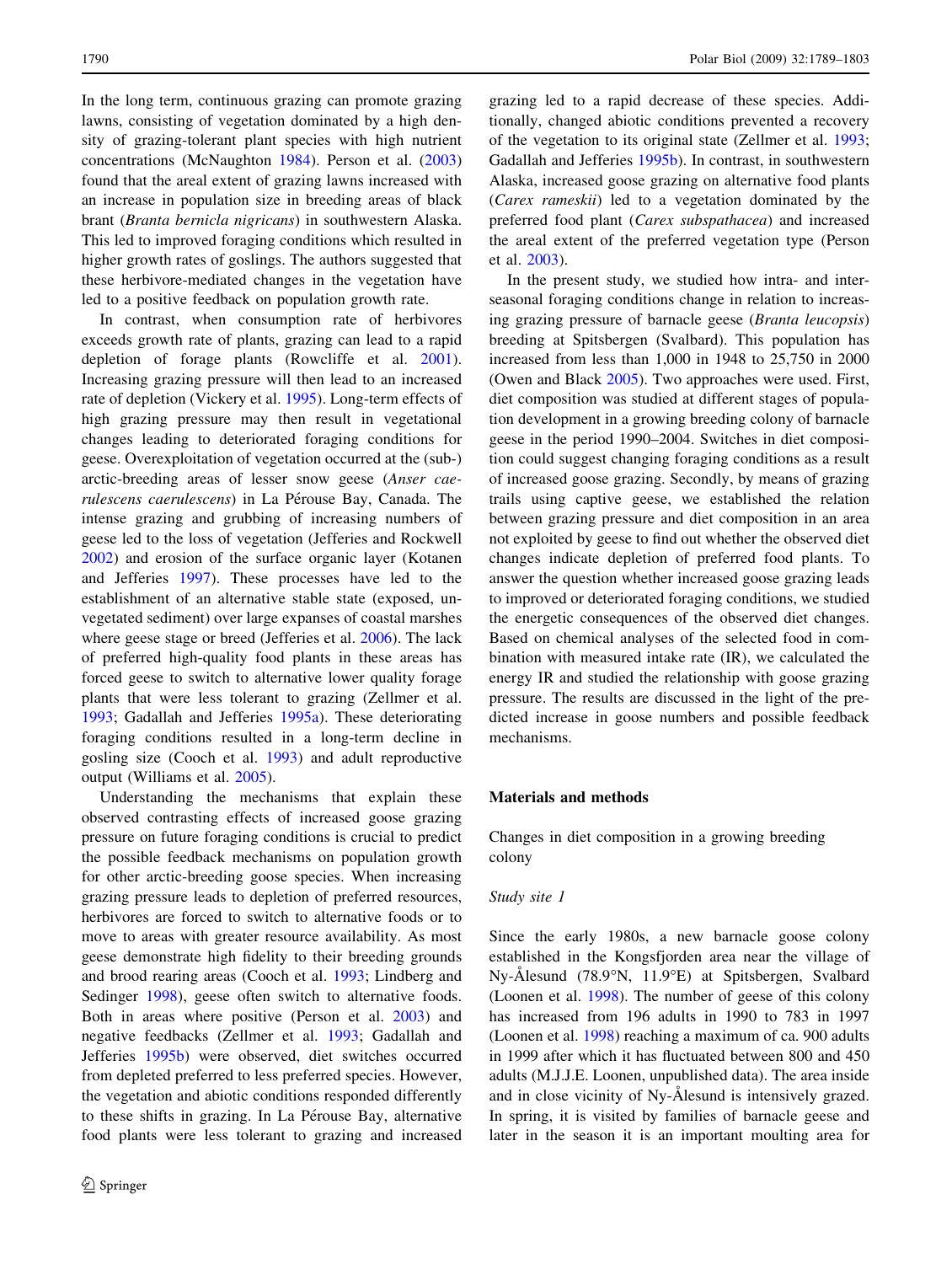families and non-breeders (Loonen et al. [1998](#page-13-0)). Due to the wet conditions and constant presence of people, reindeer grazing pressure is low in these areas (M.J.J.E. Loonen, unpublished data). Two main habitat types used by foraging geese can be distinguished in this area. Wet, mossdominated tundra is bordering small lakes (Solvatnet, Månevatnet) and the sea shore. The vegetation is dominated by moss (Calliergon richardsonii as the most abundant species) with vascular plant species such as Ranunculus hyperboreus and Saxifraga cernua with Poa arctica as the dominant graminoid. The second habitat, found at higher elevation, consists of dry to mesic tundra. Dominant graminoids are Deschampsia alpina and Carex spp. and to a lesser extent Poa arctica. A variety of dicots can be found such as Cerastium arcticum, Bistorta vivipara, Saxifraga cespitosa and Cardamine pratensis ssp. polemonioides with Sanionia uncinata and Tomenthypnum nitens as the most abundant moss species.

## Diet analyses

Diet composition was determined on the basis of plant epidermal fragments. As geese show low digestive efficiency and epidermis fragments remain sufficiently intact to enable identification; this method can be used to reconstruct the diet from dropping contents (Owen [1975\)](#page-13-0) and has been shown to precisely estimate diet composition in other herbivores (Alipayo et al. [1992\)](#page-12-0). Goose dropping samples for diet analyses were collected in both the wet and mesic tundra areas in the vicinity of the village in 1990 (7–25 July), 1997 (19–22 July) and 2004 (15 July). In 1997 and 2004, samples were collected consisting of 5–6 droppings collected in a radius of approximately 20 m at random locations within each habitat. In both years, samples were collected at six different locations (with a minimal distance of at least 150 m) in the wet tundra habitat. In the mesic tundra habitat, samples were collected at 15 random locations in 1997 and six locations in 2004. In 1990, droppings of individually colour-ringed geese were collected, only in the wet tundra (F. Greve, unpublished data). To make data comparable to those of other years, the average diet composition of 16 individual geese (8 males and 8 females) collected on 7–8 July (8 samples) and 24–25 July was calculated (8 samples).

All samples were oven dried at  $60^{\circ}$ C for 48 h and analysed microscopically to determine diet composition on the basis of plant epidermal fragments. Epidermal fragments were identified on the basis of a reference collection of plant epidermal fragments collected in the study area. Water was added to homogenised samples and ten microscopic slides were created for each sample. Per slide, ten plant epidermal fragments along a diagonal line in the slide with fixed intervals were identified. We used the line-intercept method (Seber and Pemberton [1979](#page-14-0); Gebzynska and Myrcha [1966](#page-13-0)) with the modification that only those fragments in the centre of the microscopic field were identified (following Owen [1975](#page-13-0)) rather than an area of those fragments that intersected the line. By moving the microscopic slide by successive 2-mm steps, the distance between two sample points within the slide was larger than that of the size of plant fragments; this resulted in 100 randomly identified plant fragments per sample.

Experimental grazing trials using captive barnacle geese

# Study site 2

Experimental grazing was carried out in Adventdalen, Spitsbergen (78.2°N, 16.7°E) in two habitats, which are important goose grazing habitats and can be found throughout Svalbard. One consisted of a wet moss-dominated tundra, the other of mesic tundra as in Ny-Alesund. In the wet moss-dominated tundra Dupontia fisherii, Equisetum arvense and Saxifraga cernua were the most abundant vascular plant species, whereas Calliergon richardsonii was the most common moss species. The mesic, moss-rich tundra was dominated by Salix polaris, other vascular species present were Alopecurus borealis, Bistorta vivipara and Dryas octopetala. Sanionia uncinata and Tomenthypnum nitens were the most abundant moss species in the mesic tundra. The area is visited by wild barnacle (Branta leucopsis) and pink-footed geese (Anser brachyrhynchus) only during spring and autumn migration. The number of breeding pairs in the area is very low. The lack of a breeding colony of geese in this area can be explained by the absence of suitable breeding and hatching habitat, such as islands and open water for barnacle geese (cf. Loonen et al. [1998\)](#page-13-0) and steep cliffs for breeding pink-footed geese (cf. Wisz et al. [2008\)](#page-14-0). Other naturally occurring herbivores include Svalbard reindeer (Rangifer tarandus platyrhynchus), which graze in low intensity in the study area throughout summer (Wegener and Odasz-Albrigtsen [1998\)](#page-14-0). As a consequence of the low grazing pressure, a relatively high standing plant biomass is found in this area when compared with continuously goose-grazed vegetation near breeding colonies of geese such as in Ny-Alesund (Loonen and Solheim [1998\)](#page-13-0). The reason why experimental grazing was carried out in this area is that an increase in grazing pressure should resemble the situation when a new goose colony establishes in a relatively unexploited site.

## Design experimental grazing trials

Four (in 2003 and 2005) and six (2004) wild adult barnacle geese (Branta leucopsis), caught in the beginning of the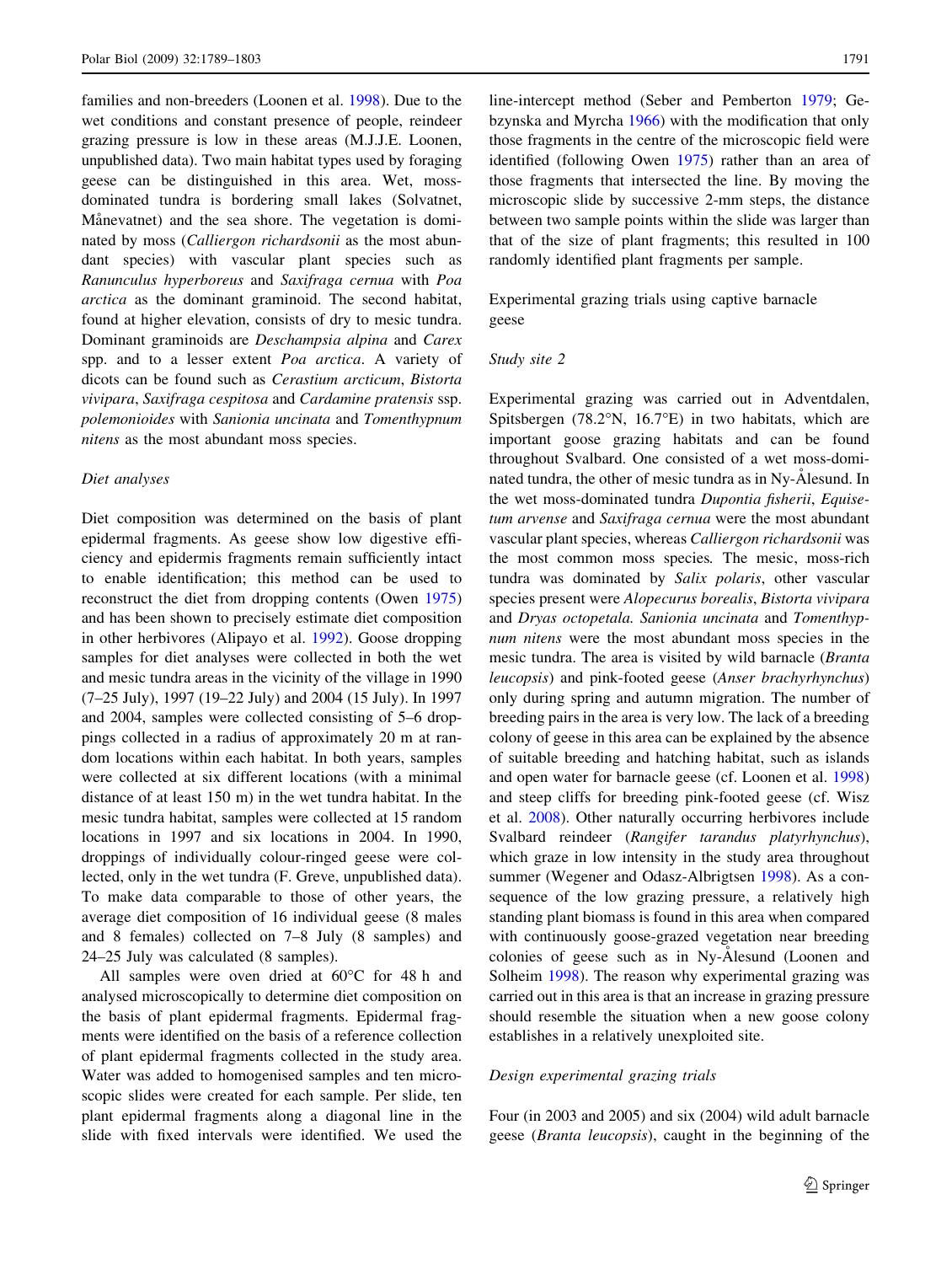breeding season in Svalbard, were used for experimental grazing. Each pair of geese was kept in a 2 m  $\times$  2 m cage and provided with fresh vegetation twice a day outside the experimental periods. We used dark cloth attached on top of the cage to make birds calmer and prevent them from flying up. After a 2-week training period, geese were adapted to the procedures used in the grazing experiment and calmly started foraging, even when researchers were in close vicinity. To prevent any disturbance, researchers were sitting in observation hides during experimental grazing.

Two grazing experiments were initiated in 2003, as part of a larger experiment studying the effects of grazing and increased surface temperature. The design of the first grazing experiment was a randomised block design in which the effects of grazing (two levels) and increased surface temperature were studied. Temperature was increased by means of open top chambers, which increased soil surface temperature by  $1-2$ <sup>o</sup>C (for further details see Sjögersten et al. [2008](#page-14-0)). Two levels of grazing were applied on plots of 2 m  $\times$  2 m; in 'low level' grazing, a pair of geese was present for 1 h on a plot and in 'high level' grazing, it was present for 5 h. Each block containing all treatments was replicated five times in the two habitat types; wet-moss tundra and mesic tundra. In the second experiment, a gradient of grazing pressures was created at eight plots  $(2 \text{ m} \times 2 \text{ m})$  in each of the two habitats, by placing a pair of geese for a fixed time on each plot (0, 0.5, 1, 2, 3, 4, 5 and 7 h). All grazing treatments were applied two times during the growing season (end of June and end of July) and repeated at the same plots in 2003 and 2004. This allowed for regrowth of plants in between two grazing events. In 2005, only one grazing at the plots took place at the end of June.

Before each grazing trial, geese were starved for 2 h to ensure that most previously ingested food was out of the digestive tract at the start of grazing (Prop and Vulink [1992\)](#page-13-0), and geese immediately began to feed on the experimental plots. After each grazing trial, geese were put on a wooden board and again starved for 2 h to empty their intestines. We collected droppings from the wooden board, with this procedure we made sure that the droppings represent the situation at the end of each grazing trial (maximum depletion under a given grazing pressure). In order to estimate food consumption, the total number of droppings produced (the number found on the plot plus the number on the wooden board) was counted. Additionally, on all plots grazed in 2003, five random droppings were collected, oven dried at 60°C for 48 h to determine dropping dry weight. Actual grazing time per plot was estimated by recording the time spent on grazing during 30 s and every second minute for each goose during experimental grazing in 2003. In 2004 and 2005, each goose was observed for

10 min each hour and the time spent on grazing was recorded.

## Experimental grazing versus natural grazing

Experimental grazing of both experiments resulted in seasonal grazing pressures in mesic tundra ranging between 9 and 140 min  $m^{-2}$  in a period of 39–40 days (two bouts of grazing with an interval of 28 days), resulting in 0.23–3.54 min  $m^{-2}$  day<sup>-1</sup>. How do these levels relate to natural levels of grazing pressure? Few studies report on grazing pressure on mesic tundra areas in Svalbard. In late June, Prop et al. [\(1984](#page-13-0)) found a grazing pressure of 0.2–0.3 min  $m^{-2}$  day<sup>-1</sup> on the most visited part of dry tundra in their study area. This grazing pressure refers to only part of the season, covering the period of 22 June to 8 July. Hence, the lowest values of grazing pressure recorded in the present experiment in the mesic tundra overlap with those found in similar habitat grazed by wild barnacle geese. Maximum levels of experimental grazing pressure exceeded natural levels by a factor 12 in the mesic habitat. In the wet tundra, experimental seasonal grazing pressure ranged from 11 to 218 min  $m^{-2}$  in a period of 39–40 days (two bouts of grazing with an interval of 28 days), resulting in  $0.28-5.52$  min m<sup>-2</sup> day<sup>-1</sup>. Natural recorded values ranged from 0.5 to 1.3 min  $m^{-2}$  day<sup>-1</sup> on wet moss vegetation in July–August (Loonen et al. [1998\)](#page-13-0), whereas Drent et al. [\(1998](#page-13-0)) found a value of 0.6 min  $m^{-2}$  day<sup>-1</sup> along lake shores in August. Thus, lowest values of experimental grazing pressure are comparable to natural levels of grazing pressures observed in this habitat, whereas the maximum levels exceeded the natural levels by a factor of 4.

# Chemical analyses of faeces

A mixed sample of five droppings was collected on the wooden board after grazing and remaining droppings plus five freshly collected ones were added to the grazed plots to prevent the removal of nutrients. A similar sample of plots was collected, which were grazed for 0.5–3 h, as not enough droppings could be found on the plots after grazing. Samples were oven dried at 60°C for 48 h and later chemically analysed. Total nitrogen, as a measure of protein content (Van Soest [1982\)](#page-14-0), was determined by means of automated elemental analysis (Interscience EA 1110). Acid detergent fibre (ADF), a poorly degradable cell wall component of plants (Van Soest [1982](#page-14-0); Sedinger et al. [1995a](#page-14-0)) was determined according to Goering and Van Soest ([1970\)](#page-13-0). Next to these chemical analyses, each sample was analysed microscopically to determine diet composition with the method described earlier ('['Changes in diet composition](#page-1-0) [in a growing breeding colony'](#page-1-0)').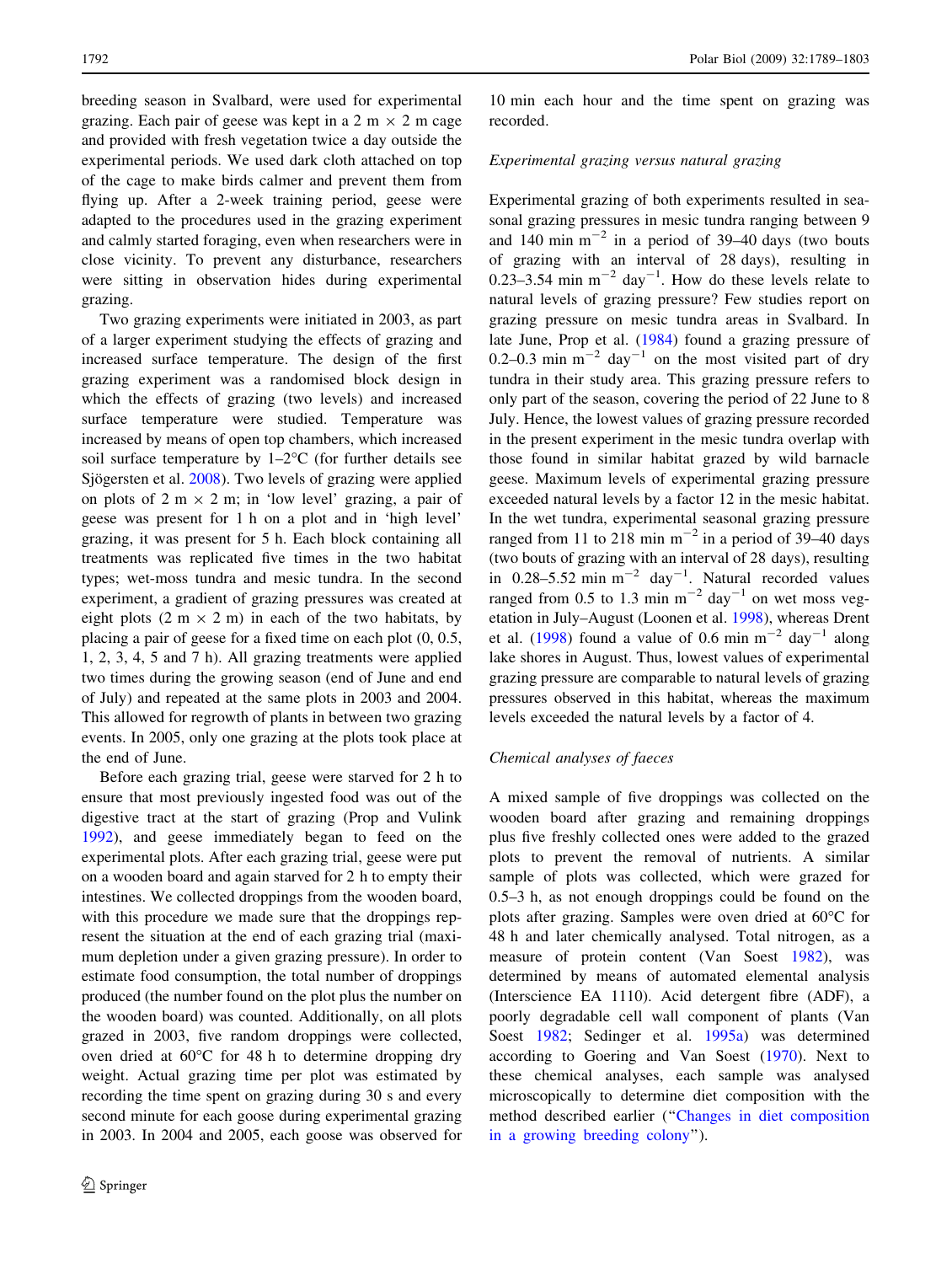#### Chemical analyses of plant samples

Samples of main forage plant species (Equisetum arvense, Dupontia fisherii, Alopecurus borealis, leaves and rhizomes from Bistorta vivipara and the moss Calliergon spp. and Tomenthypnum) were collected at the end of June, first week of July, mid-July and the beginning of August in 2003, in the area surrounding the experimental plots. During sampling, selective grazing by geese was mimicked by selecting only live leaf tips of every encountered plant or fresh tops of mosses. The samples were oven dried at  $60^{\circ}$ C for 48 h and, after grinding, the N content and ADF content were determined as described above. In the calculations of diet quality, we used the N and ADF content of the plant samples that were collected closest to the date of experimental grazing. Nutritional values of plant species which were found in the diet but were not sampled were estimated based on the literature data (Prop and Vulink [1992;](#page-13-0) Prop and de Vries [1993\)](#page-13-0).

#### Calculations to determine diet quality and energy IR

Crude protein content of each food plant  $(i - j)$  was calculated by multiplying nitrogen content by 6.25 (Prop and Vulink [1992\)](#page-13-0). Total protein content of the diet  $(P_{\text{tot}})$  was calculated as the sum of protein content  $(P_c)$  of each food plant multiplied by the fraction of these plants in the diet  $(F_c)$ :

$$
P_{\text{tot}} = {}_i \Sigma^j (P_{\text{c}} \times F_{\text{c}}) \tag{1}
$$

The total content of ADF in the diet was calculated as described above, followed by the calculation of apparent digestibility  $(D)$  of the food (proportion on an ash free basis) according to Van Soest ([1982\)](#page-14-0):

$$
D = 1 - (M_{\rm f}/M_{\rm d}) \tag{2}
$$

where  $M_f$  and  $M_d$  are the concentrations of a poorly digestible marker (ADF) in the food and droppings, respectively. As a small proportion of ADF may be digested in spring (Prop and Vulink [1992\)](#page-13-0), estimates of digestibility are conservative. Mf was calculated as described above. Md was directly determined from dropping samples taken after each grazing event.

Dropping numbers counted after grazing were converted to total dropping weight by multiplying dropping number by the average dropping dry weight. As dropping weight did not change with hours of grazing (wet habitat:  $F_{1, 13} = 0.39, P = 0.55,$  mesic habitat:  $F_{1, 12} = 0.86$ ,  $P = 0.38$ ) and there was no significant difference between the wet and mesic habitat  $(t_1, t_2 = -0.96,$  $P = 0.35$ ) overall dropping dry weight of 0.49 g was used. Dry mass IR was calculated according to Prop and Black [\(1998\)](#page-13-0):

$$
IR = Dropping weight/(1 - D)
$$
 (3)

For each plant species  $(i - j)$ , the metabolisable energy IR (MEIR) was obtained by multiplying the gross intake rate  $(\text{IR}_i)$  by the (apparent) metabolisable energy content  $(ME_i, kJ g^{-1}$  dry matter; Karasov [1990](#page-13-0)). Values of the ME of each food plant in July and August were taken from (Prop and Vulink [1992\)](#page-13-0). Total metabolisable energy intake rate MEIR<sub>tot</sub> was calculated by summing all MEIR's for each species as (see also Prop and de Vries [1993](#page-13-0)):

$$
MEIR_{tot} = {}_i \Sigma^j ME_i \times IR_i
$$
 (4)

From literature, an estimate of daily energy expenditure of an average barnacle goose (1,800 g) was obtained. These estimates were based on daily metabolisable energy intake and time energy budgets in wild barnacle geese wintering in the Netherlands (Ebbinge et al. [1975;](#page-13-0) Owen et al. [1992\)](#page-13-0) and on heart rate and doubly labelled water techniques of exercising barnacle geese (Nolet et al. [1992](#page-13-0)). Our assumption is that the relatively mild-Dutch winter conditions in maritime climate (average January temperature of ca.  $2^{\circ}$ C) provide a reasonable estimate of the energy expenditure for geese in summer on Svalbard (average June–July temperature of  $2-6$ °C). In general, the workload for Anseriformes under field conditions is ca. 1.8 times the energy expenditure at rest (Nolet et al. [1992](#page-13-0); Eerden [1998\)](#page-13-0). This resulted in a daily energy expenditure of 806 kJ day<sup> $-1$ </sup>, for an average adult barnacle goose under field conditions. On the breeding grounds in High Arctic Svalbard, 24 h of day light is available for foraging due to continuous day light. Based on the assumption that a goose can use these 24 h of daylight in the High Arctic, the minimum MEIR should be 33.6 kJ  $h^{-1}$ , to meet its daily energy requirements.

## Statistical analyses

Differences in diet composition of wild geese between years were tested by means of multivariate GLM for the wet and mesic tundra separate, followed by Tukey multiple comparison for those plant species in the wet tundra that showed significant effects of years. For the experimental grazing experiment with randomised block design, first, overall effects of treatments (two levels of goose grazing and increased surface temperature) were tested on diet composition and diet quality (protein, ADF and MEIR) using univariate GLMM for the wet and mesic habitat separately. Treatment effects were treated as fixed factors and block as a random factor. Grazing treatment was the main factor affecting significantly the tested parameters (Table [1](#page-5-0)). As there were no significant block effects or interactions between factors, the temperature significantly affected only protein content of diet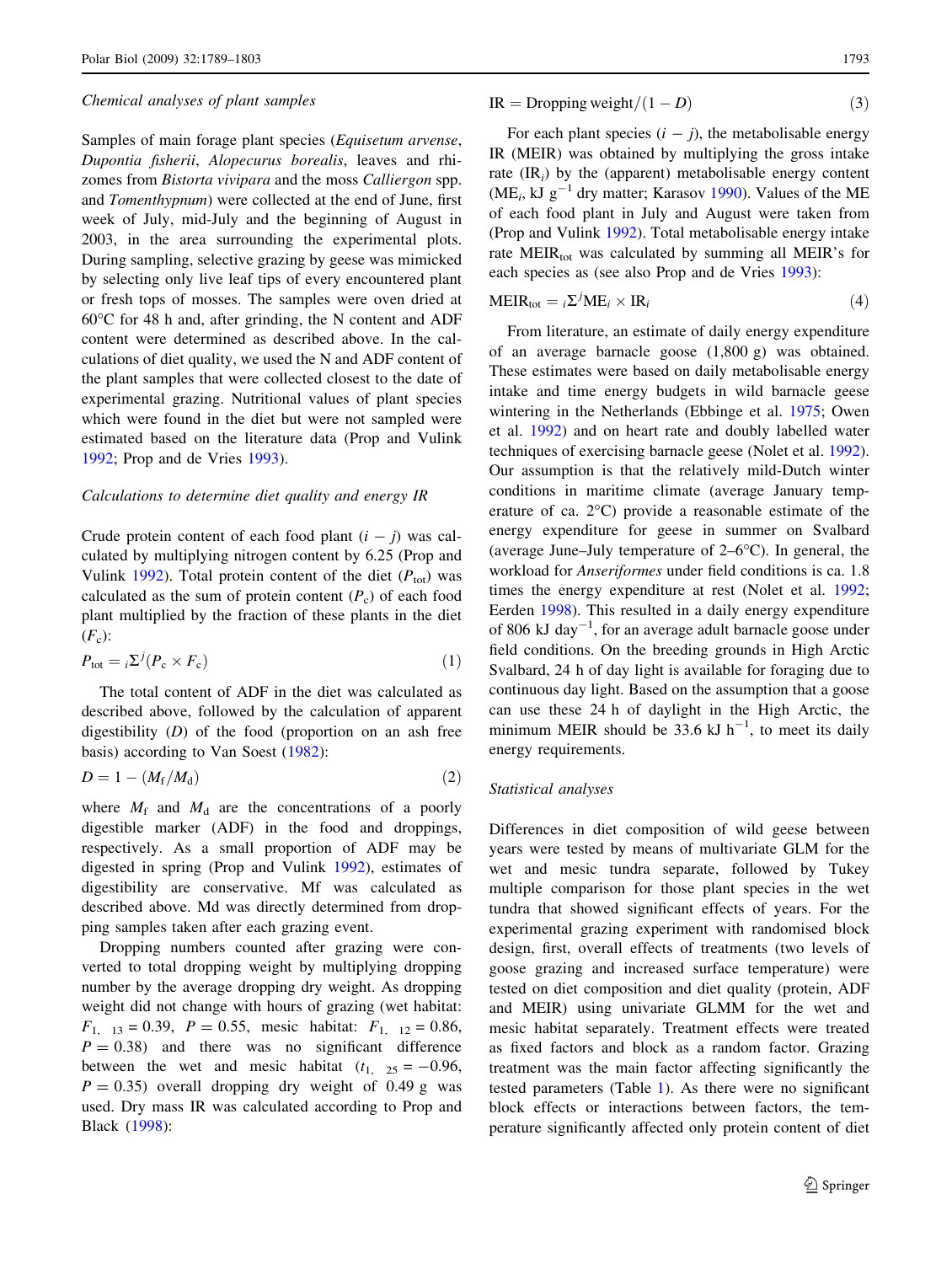<span id="page-5-0"></span>Table 1 Results of GLM analyses of overall treatment effects (enhanced surface temperature and two levels of goose grazing pressure) and block (in which each treatment was present) on diet composition, diet quality (total protein content, ADF content and metabolisable energy content of diet) and intake rate of geese

| Habitat | Parameter       | Temperature |                  | Grazing     |                  | Block             |                          | Temp. $\times$ grazing |                  | Temp. $\times$ block |          | Grazing $\times$ block |                  |
|---------|-----------------|-------------|------------------|-------------|------------------|-------------------|--------------------------|------------------------|------------------|----------------------|----------|------------------------|------------------|
|         |                 | $F_{1, 15}$ | $\boldsymbol{P}$ | $F_{1, 15}$ | $\boldsymbol{P}$ | $F_{4, 15}$       | $\boldsymbol{P}$         | $F_{1, 15}$            | $\boldsymbol{P}$ | $F_{4, 15}$          | $\cal P$ | $F_{4, 15}$            | $\boldsymbol{P}$ |
| Wet     | Equisetum       | 0.08        | 0.79             | 29.25       | 0.01             | 0.55              | 0.71                     | 0.57                   | 0.49             | 3.50                 | 0.13     | 1.62                   | 0.33             |
|         | <b>Moss</b>     | 0.70        | 0.45             | 3.70        | 0.13             | 0.23              | 0.90                     | 0.07                   | 0.81             | 0.96                 | 0.52     | 1.56                   | 0.34             |
|         | Dupontia        | 0.61        | 0.48             | 6.64        | 0.06             | 1.90              | 0.43                     | 0.09                   | 0.79             | 0.81                 | 0.58     | 1.20                   | 0.43             |
|         | Monocots        | 0.17        | 0.68             | 1.741       | 0.26             | $\qquad \qquad -$ | $\overline{\phantom{0}}$ | 0.89                   | 0.40             | 0.33                 | 0.85     | 0.36                   | 0.83             |
|         | Dicots          | 0.50        | 0.52             | 1.81        | 0.25             | 1.89              | 0.29                     | 2.66                   | 0.18             | 5.13                 | 0.07     | 1.15                   | 0.45             |
|         | Protein diet    | 0.19        | 0.68             | 11.72       | 0.03             | 0.25              | 0.90                     | 0.14                   | 0.73             | 1.76                 | 0.30     | 1.54                   | 0.34             |
|         | ADF diet        | 0.30        | 0.61             | 8.0         | 0.05             | 0.23              | 0.91                     | 0.11                   | 0.76             | 1.39                 | 0.38     | 1.59                   | 0.33             |
|         | ME diet         | 0.48        | 0.52             | 2.84        | 0.17             | 0.14              | 0.95                     | 0.00                   | 0.98             | 1.03                 | 0.48     | 1.75                   | 0.30             |
|         | Digestibility   | 0.01        | 0.91             | 0.03        | 0.86             | 0.28              | 0.88                     | 2.46                   | 0.22             | 2.85                 | 0.21     | 2.21                   | 0.27             |
|         | Intake rate     | 0.81        | 0.42             | 32.34       | 0.03             | 4.32              | 0.82                     | 0.08                   | 0.81             | 0.77                 | 0.63     | 0.50                   | 0.67             |
| Mesic   | <b>Moss</b>     | 2.51        | 0.19             | 0.17        | 0.70             | 0.17              | 0.94                     | 2.51                   | 0.19             | 1.06                 | 0.48     | 1.40                   | 0.38             |
|         | Alopecurus      | 5.95        | 0.07             | 4.24        | 0.11             | 0.81              | 0.59                     | 0.05                   | 0.83             | 0.89                 | 0.54     | 2.71                   | 0.18             |
|         | <b>Bistorta</b> | 3.07        | 0.16             | 10.40       | 0.03             | 1.48              | 0.52                     | 0.49                   | 0.52             | 0.81                 | 0.58     | 1.12                   | 0.46             |
|         | Monocots        | 0.36        | 0.58             | 1.63        | 0.27             | 0.19              | 0.93                     | 10.24                  | 0.03             | 3.27                 | 0.14     | 23.60                  | 0.01             |
|         | Dicots          | 1.79        | 0.23             | 1.16        | 0.34             | 0.15              | 0.95                     | 2.99                   | 0.16             | 1.73                 | 0.30     | 1.52                   | 0.35             |
|         | Protein diet    | 16.47       | 0.02             | 6.14        | 0.07             | 1.14              | 0.53                     | 0.17                   | 0.70             | 0.37                 | 0.82     | 2.39                   | 0.21             |
|         | ADF diet        | 1.34        | 0.31             | 11.94       | 0.03             | 1.87              | 6.43                     | 1.08                   | 0.36             | 0.77                 | 0.60     | 0.71                   | 0.63             |
|         | ME diet         | 4.22        | 0.11             | 0.91        | 0.40             | 0.29              | 0.87                     | 1.87                   | 0.24             | 1.41                 | 0.37     | 3.88                   | 0.11             |
|         | Digestibility   | 0.81        | 0.42             | 10.98       | 0.03             | 0.47              | 0.78                     | 0.82                   | 0.42             | 1.10                 | 0.47     | 0.85                   | 0.56             |
|         | Intake rate     | 2.3         | 0.65             | 4.81        | 0.09             | 0.46              | 0.77                     | 0.01                   | 0.93             | 1.17                 | 0.44     | 1.16                   | 0.45             |

Data of diet composition were arcsine transformed prior to analyses. Significant effects on parameters are indicated in bold

in the mesic tundra (Table 1), the effects of grazing pressure were further explored. As there was a large variation in the actual grazing time on each plot, data were analysed in relation to actual grazing pressure on a plot rather than making use of the randomised block design with two grazing intensities. In these analyses, we combined all experimentally grazed plots ( $n = 25$  in each habitat) from both grazing experiments (randomised block design and gradient of grazing pressure). Patterns in diet composition, diet quality and MEIR in relation to cumulative grazing pressure (min  $m^{-2}$ ) in the end of 2004 were used, as the range in grazing pressures was largest in this year. Patterns in 2003 and 2005 were not statistically different from 2004 but less pronounced. As on some plots in the wet habitat no correct dropping counts could be performed due to trampling by the geese, sample sizes of IR and MEIR are smaller than the number of plots that was grazed. We used linear regressions to test for a relationship between grazing pressure and parameters of diet quality and MEIR. To describe the use of food plants, we also fitted quadratic and logarithmic functions as these patterns may show an optimum or decrease/increase logarithmically with

grazing pressure. As linear and logarithmic regressions have the same number of parameters to be estimated, choice between models could not be based on any significant improvement of fit. When both fits were significant, we chose the logarithmic fit if this had a higher  $R^2$ value (by at least 0.05) than the linear fit. Quadratic fit was tested by means of  $F$  test whether it resulted in a significant better fit than the other curves (Huisman et al. [1993](#page-13-0)). In order to analyse how foraging condition change between years, we used the data of the first grazing event only, as this was done in all years of the study (second grazing absent in 2005). To test whether MEIR significantly differs between consecutive years at the same level of grazing pressure, the procedure for a two-tailed test for comparing points on two regression lines described in Zar ([1984\)](#page-14-0) was used. This method entails the calculation of a  $t$  value based on the predicted  $v$ values at a given  $x$  value of two regression lines (for further details see Zar [1984](#page-14-0)). All percentage data were arcsine transformed prior to analyses (Zar [1984](#page-14-0)), untransformed data are shown in graphs. All analyses were performed using SPSS statistical package, version 15.0.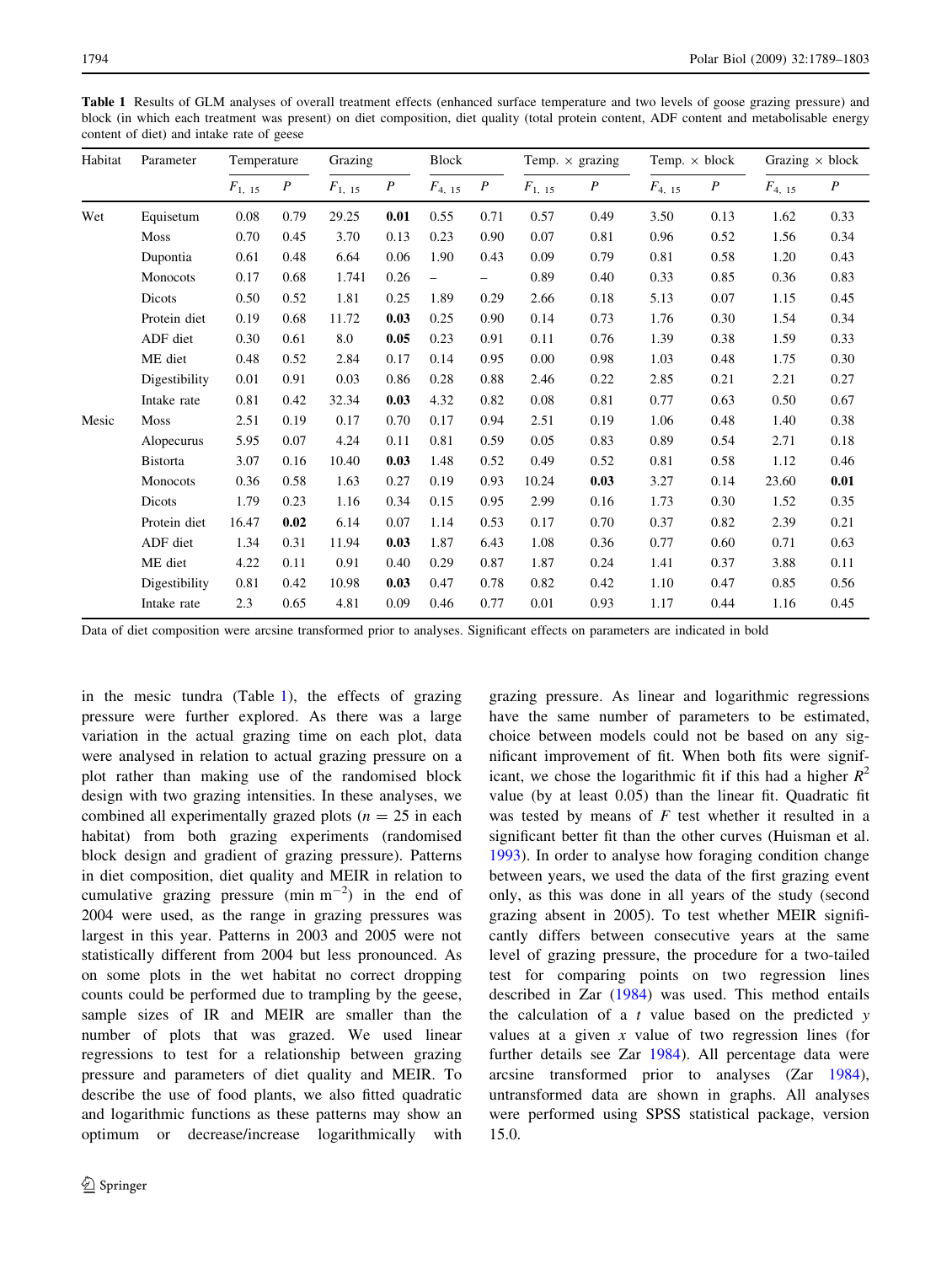## Results

Changes in diet composition in a wild goose population

Diet composition of wild geese on continuously grazed vegetation in the breeding colony of Ny-Alesund showed clear changes between years (Fig. 1a, b). In the wet tundra, the proportion of the graminoid Poa arctica, decreased from 39% in 1990 to less than 8% in 2004 ( $F_{2,28} = 6.13$ ,  $P = 0.007$ . Between 1990 and 1997, there was an increase in proportion of other graminoids  $(F_2, 28 = 14.14,$  $P < 0.0001$ ), mainly consisting of Deschampsia alpina, which was virtually absent in 2004. Also, the proportion of dicots decreased in the period 1990–1997 ( $F_{2, 28} = 12.35$ ,  $P < 0.0001$ ). The only food item that increased was moss, constituting 29% in 1990 and 91% in 2004 ( $F_{2, 28} = 21.7$ ,  $P < 0.0001$ ). In the mesic tundra, a decrease of Poa *arctica* ( $F_{1, 21} = 26.57, P < 0.0001$ ) and other monocots  $(F_{1, 21} = 36.84, P < 0.0001)$  coincided with an increasing proportion of dicots  $(F_{1, 21} = 43.28, P < 0.0001)$ . The proportion of moss also tended to increase  $(F<sub>1, 21</sub> = 3.53)$ ,  $P = 0.076$ . The increasing proportion of dicots consisted mainly of above and below ground materials of Bistorta vivipara.

Seasonal exploitation of food plants in relation to experimental grazing pressure

At low levels of experimental grazing, in the wet tundra (Fig. [2a](#page-7-0)–c), geese mainly foraged on horsetail, Equisetum arvense. Diet consisted up to 90% of this species. The proportion of Equisetum in the diet decreased logarithmically with increasing grazing pressure  $(y = 129.6 +$  $(-23.38 \ln(x)), R^2 = 0.61, F_{1, 23} = 35.70, P < 0.001$ . At intermediate levels of grazing, geese switched to the grass Dupontia fisherii (y =  $-0.002x^2 + 0.62x - 6.89$ ;  $R^2$  =

Fig. 1 Diet composition of wild geese during different stages of breeding population development in Ny-Ålesund, Kongsfjorden in continuously grazed wet tundra (a) and mesic tundra (b) habitats. Since the 1980s, a goose colony has been established in this area. Proportions in 1997 and 2004 are averages based on 5–6 droppings collected at six random locations  $(n = 6)$  in the wet tundra or 6–15 random locations in the mesic tundra. Diet composition in 1990 is based on the average of droppings from 16 individually colour-ringed geese (see "[Methods](#page-1-0)" for further details). Different letters indicate significant differences between plant categories in diet between years

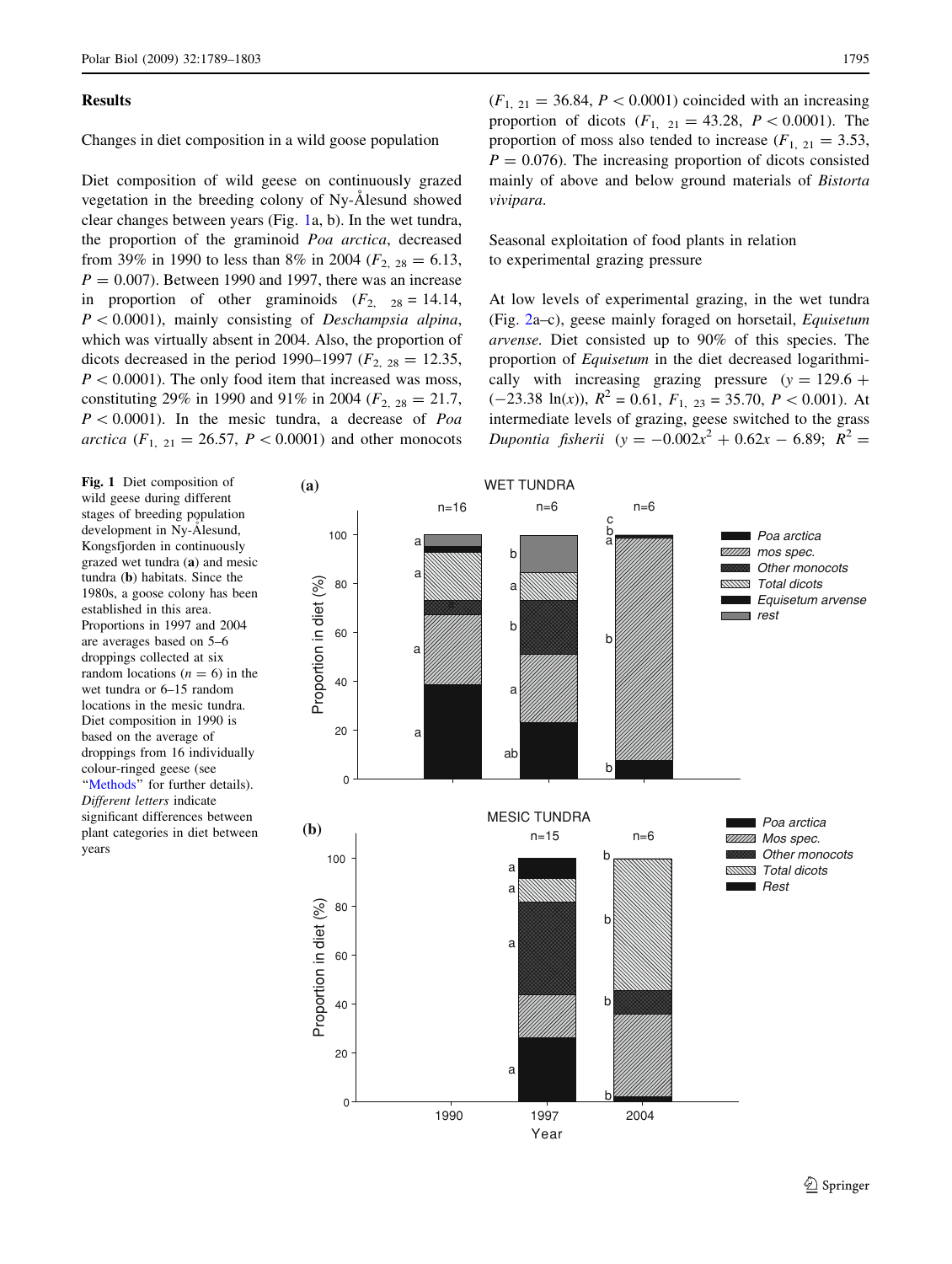<span id="page-7-0"></span>Fig. 2 Proportion of dominant food items in the wet tundra (a– c Equisetum arvense, Dupontia fisherii and moss spp.), and mesic tundra (d–f Alopecurus borealis, Bistorta vivipara and moss spp.) in the diet of geese in relation to yearly experimental grazing pressure in 2004. Grazing occurred two times during the growing season (end of June and end of July). Only food plants which constitute more than 10% of the diet are shown. Lines indicate the best significant fit through the data, see text for statistics



 $\bullet$  Ambient temperature  $\circ$  Temperature increased

0.30,  $F_{2, 22} = 4.60$ ,  $P = 0.021$ ). The amount of mosses in the diet increased with grazing pressure and dominated the diet at highest levels of grazing  $(y = -32.51 + (18.75$ ln(x)),  $R^2 = 0.42$ ,  $F_{1, 23} = 16.71$ ,  $P = 0.001$ ). The proportion of dicots in the diet (mainly Bistorta vivipara, Salix polaris and Ranunculus hyperboreus) and other monocots (Eriophorum scheuchzeri and Calamagrostis stricta) did not change in relation to grazing pressure  $(P > 0.1$  and  $P > 0.3$ , respectively).

Patterns of food plant exploitation were less pronounced in the mesic tundra (Fig. 2d–f). The grass Alopecurus borealis comprised a high proportion of the diet, which was not related to grazing pressure ( $P > 0.07$ , on average  $36.3 \pm 3.4\%$  of the diet). Bistorta vivipara was most used at intermediate levels of grazing pressure ( $y = -0.007x^2 +$  $1.03x + 15.26$ ,  $R^2 = 0.295$ ,  $F_{2,22} = 4.60$ ,  $P = 0.021$ ),

whereas, the amount of mosses did not change in relation to grazing pressure ( $P > 0.6$ , on average 18  $\pm$  2.7%). Other dicots (mainly Salix polaris, Ranunculus spp. and Stellaria longipes) and other monocots (mainly Poa arctica and Luzula confusa) constituted only a small proportion of the diet, on average  $3.2\%$  ( $\pm 0.6$ ) and  $1.7\%$  ( $\pm 0.4$ ), respectively, and were therefore ignored in the analyses.

Diet quality, IR and energy intake in relation to seasonal grazing pressure

The observed shifts in species composition of diet in relation to grazing pressure (after the second grazing in 2004) affected diet quality. In wet tundra, geese selected species with high protein content, low in fibre (ADF) and high in metabolisable energy at low levels of grazing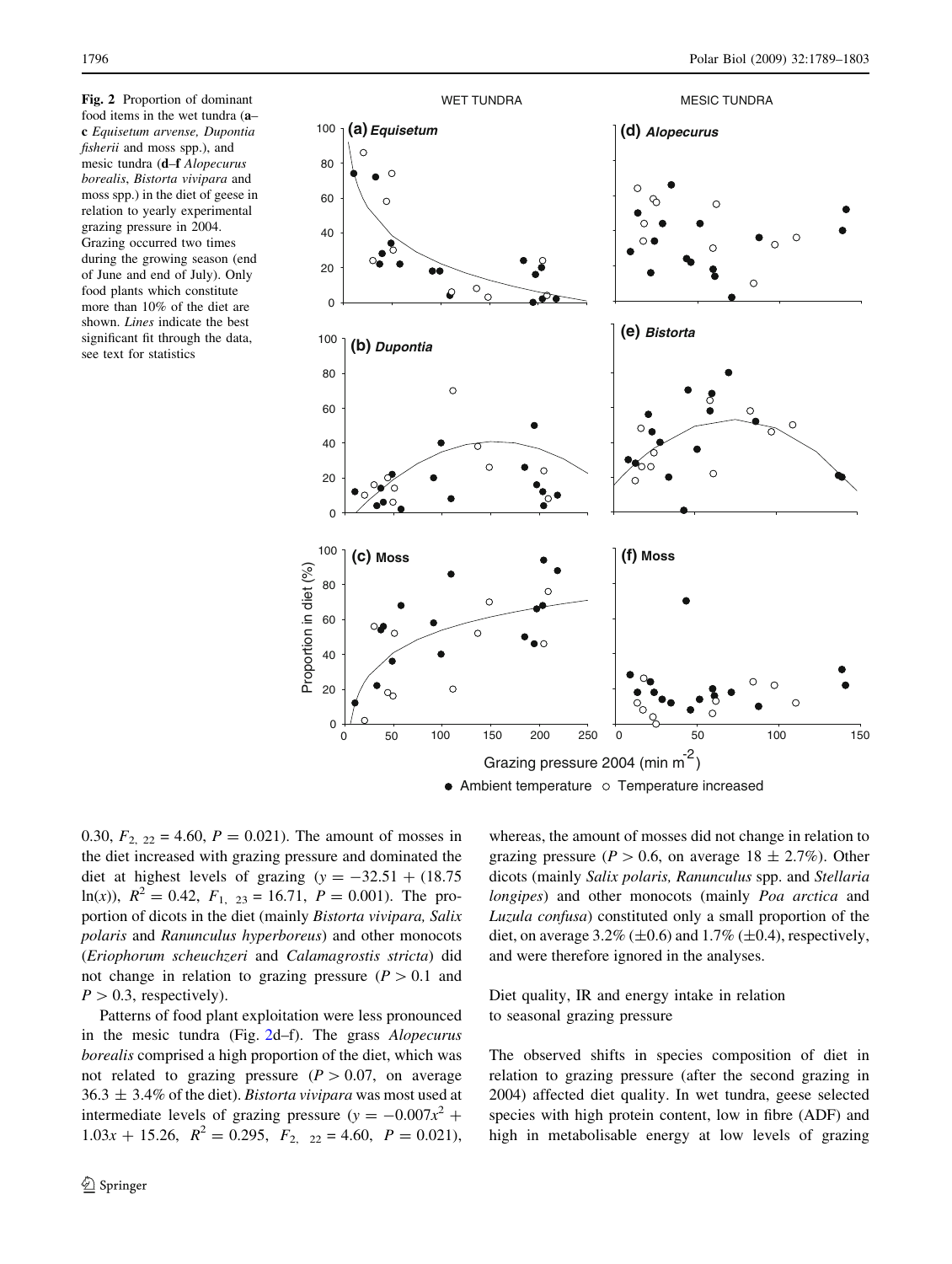Table 2 Chemical composition of important food plants

| Habitat | Plant species               | Protein $(\%)$ | ADF $(\% )$    | ME (kJ $g^{-1}$ ) <sup>a</sup> |  |
|---------|-----------------------------|----------------|----------------|--------------------------------|--|
| Wet     | Equisetum arvense           | $25.3 \pm 2.3$ | $17.8 \pm 1.3$ | 8.8 (Equisetum variegatum)     |  |
|         | Dupontia fisherii           | $18.7 \pm 2.3$ | 26.2(1.3)      | 9.2                            |  |
|         | Moss (Calliergon sp.)       | $11.9 \pm 0.4$ | $47.7 \pm 2.7$ | 3.1                            |  |
|         | Other monocots              |                |                | 9.2                            |  |
|         | Dicots                      |                |                | 7.8                            |  |
| Mesic   | Alopecurus borealis         | $16.9 \pm 2.3$ | $24.6 \pm 0.6$ | 9.2                            |  |
|         | Bistorta vivipara (rhizome) | $7.2 \pm 0.7$  | $31.4 \pm 3.6$ | 7.8                            |  |
|         | Moss (Tomentyphnum sp.)     | $5.0 \pm 0.5$  | $40.8 \pm 1.2$ | 3.1                            |  |
|         | Other monocots              |                |                | 9.2                            |  |
|         | Other dicots                |                |                |                                |  |
|         | Bistorta vivipara leaf      | $20.2 \pm 1.5$ | $28.8 \pm 0.7$ | 7.8                            |  |

Protein content and ADF are expressed as proportion of ash-free dry weight. Numbers represent mean values of samples collected at the end of June, first week of July, mid-July and the beginning of August in 2003 ( $n = 4$ ) and standard errors

<sup>a</sup> From Prop and de Vries [\(1993\)](#page-13-0)

(Table 2). This was contrasted in a decreasing protein content  $(R^2 = 0.48, F_{1, 24} = 21.53, P < 0.0001)$  and increasing ADF content  $(R^2 = 0.46, F_{1, 24} = 19.53,$  $P < 0.0001$ ) of the diet with increased grazing pressure. Consequently, metabolisable energy content of the diet decreased with grazing pressure ( $R^2 = 0.35$ ,  $F_{1, 21} = 12.56$ ,  $P = 0.002$ ). In the mesic tundra protein, ADF and metabolisable energy content of the diet did not change with grazing pressure (protein:  $F_{1, 24} = 0.060, P = 0.81, ADF$ :  $F_{1, 24} = 0.013$ ,  $P = 0.91$ , metabolisable energy:  $F_{1, 24} =$ 0.59,  $P = 0.45$ .

In contrast to the diet quality, dry matter IR decreased in both the wet ( $R^2 = 0.45$ ,  $F_{1, 16} = 12.08$ ,  $P = 0.003$ ) and the mesic tundra  $(R^2 = 0.26, F_{1, 23} = 7.83, P = 0.01)$ . As available plant biomass of selected plant species was lower in the mesic tundra than that in the wet tundra (E.J. Cooper, unpublished data), IR was lower at all levels of grazing pressure at the mesic tundra. Dry matter IRs were combined with metabolisable energy content of the diet to calculate the MEIR. The MEIR was negatively related with grazing pressure in both the wet ( $R^2 = 0.43$ ,  $F_{1, 16} = 11.50$ ,  $P = 0.004$ ) and mesic  $(R^2 = 0.24, F_{1, 24} = 7.35,$  $P = 0.012$ ) tundra sites indicating the overriding importance of IR above diet quality (Fig. 3). Assuming that geese can forage during the 24 h of daylight in the high Arctic, at a seasonal grazing pressure beyond 147 min  $m^{-2}$ in the wet tundra and 83 min  $m^{-2}$  in the mesic tundra the MEIR dropped below the minimum MEIR needed to meet their estimated daily energy requirements (Fig. 3). At the currently observed ranges in natural grazing pressure in these habitats (Fig. 3), MEIRs were well above (wet tundra) or close to (mesic tundra) the minimum requirements, whereas values were below or close to minimum MEIR when levels exceeded natural grazing pressure.



Fig. 3 The metabolisable energy intake rate (MEIR) of geese in relation to yearly experimental grazing pressure in 2004 for the wet and mesic tundra. Grazing occurred two times during the growing season (end of June and end of July). Geese are time constrained when their MEIR is lower than 33.6 kJ  $h^{-1}$  as they cannot meet their daily requirements of 806 kJ (Nolet et al. [1992;](#page-13-0) Eerden [1998\)](#page-13-0) even when feeding during 24 h of daylight. Arrows indicate natural recorded range of grazing pressure in mesic and wet tundra in similar time span as experimental grazing

Foraging conditions in successive years

In order to study how increased grazing pressure influences subsequent foraging conditions, MEIR was plotted against the yearly grazing pressure during the first grazing event in each successive year (Fig. [4](#page-9-0)). In the wet tundra in 2003, beyond a grazing pressure of 90 min  $m^{-2}$  in the beginning of the season, MEIR was too low to meet daily energy requirements (Fig. [4](#page-9-0)a;  $R^2 = 0.40$ ,  $F_{1, 24} = 15$ , 10,  $P = 0.001$ ). In the two succeeding years, already at a lower grazing pressure, beyond 56 min  $m^{-2}$ , energy requirements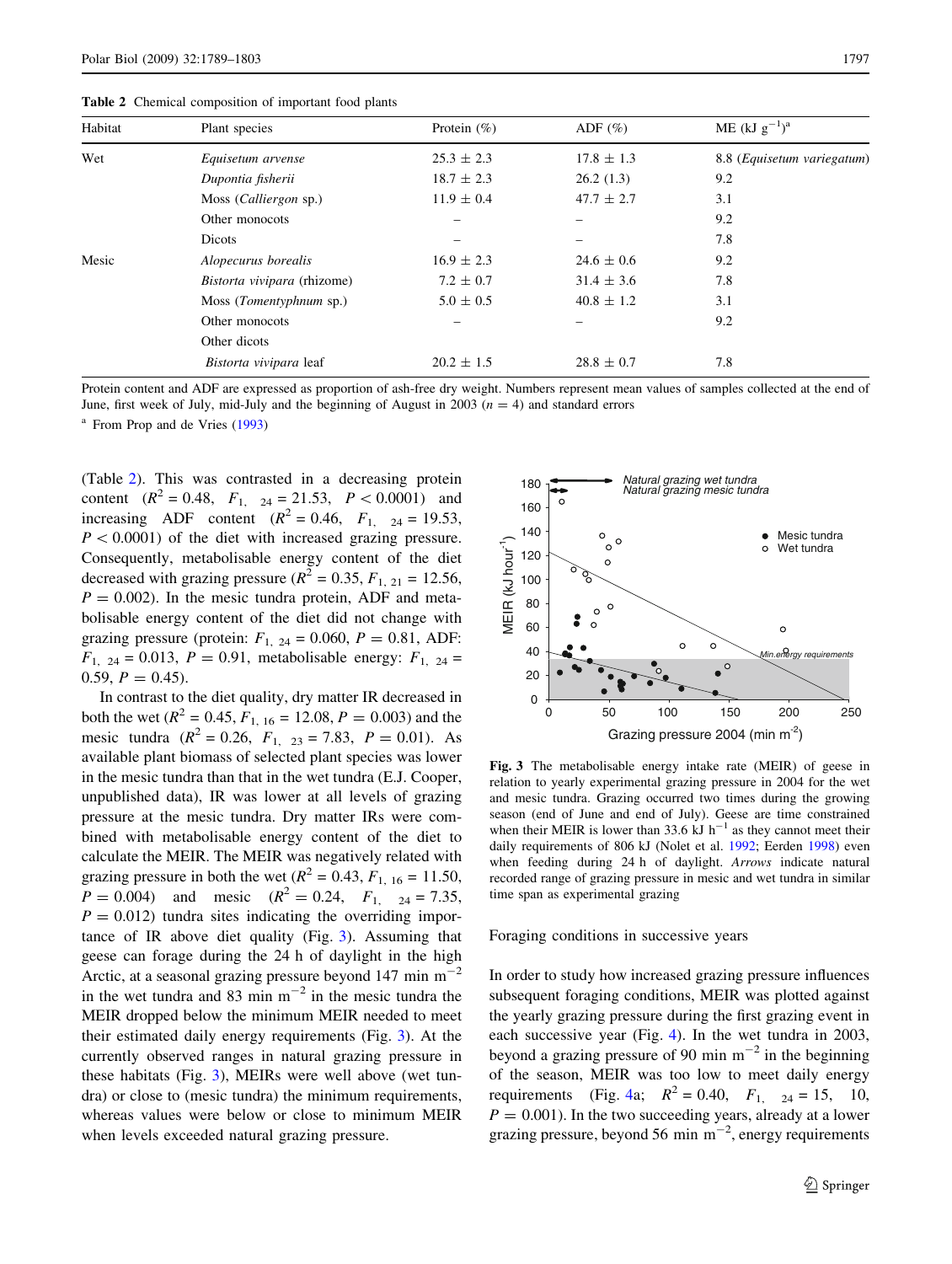<span id="page-9-0"></span>Fig. 4 The metabolisable energy intake rate (MEIR) of geese in relation to yearly grazing pressure in the years 2003–2005 (only for the first grazing event) for the wet (a) and mesic tundra (b). Geese are time constrained when their MEIR is lower than 33.6 kJ  $h^{-1}$ as they cannot meet their daily requirements of 806 kJ (Nolet et al. [1992](#page-13-0); Eerden [1998](#page-13-0)) even when feeding during 24 h of daylight. Arrows indicate natural recorded range of grazing pressure in mesic and wet tundra in similar time span as experimental grazing



Yearly grazing pressure (min m<sup>-2</sup>)

could not be met  $(2004: R^2 = 0.47, F_{1, 24} = 20.6,$  $P < 0.0001$ ; 2005:  $R^2 = 0.26$ ,  $F_{1, 24} = 8.0$ ,  $P = 0.009$ ). At this grazing pressure of 56 min  $m^{-2}$ , MEIR in 2003 was significantly higher when compared to that in 2004 ( $t_{2,44}$  = 2.180,  $P < 0.05$ ) and marginally significantly higher to that in 2005 ( $t_{2,44} = 1.941, 0.05 < P < 0.10$ ) (Table [3](#page-10-0)).

Although MEIR at low grazing pressure in 2003 in the mesic tundra was higher than in the wet tundra, it decreased more sharply than that in the wet tundra (Fig. 4b). In 2003, beyond a grazing pressure of 54 min  $m^{-2}$ , minimum energy

requirements of geese were not met ( $R^2 = 0.28$ ,  $F_{1,23} = 8.6$ ,  $P = 0.008$ , whereas in 2004 and 2005 geese MEIR was not related to grazing pressure (2004:  $R^2 = 0.02$ ,  $F_{1, 21} = 0.4$ ,  $P = 0.5$ ; 2005:  $R^2 = 0.007$ ,  $F_{1, 24} = 0.17$ ,  $P = 0.6$ ). In 2004 and 2005, values of MEIR were not significantly different from the minimal energy requirement for barnacle geese. While being grazed for several years, the grazing pressure at which vegetation can just provide enough resources to meet the daily energy requirements of grazing geese declines in both habitats.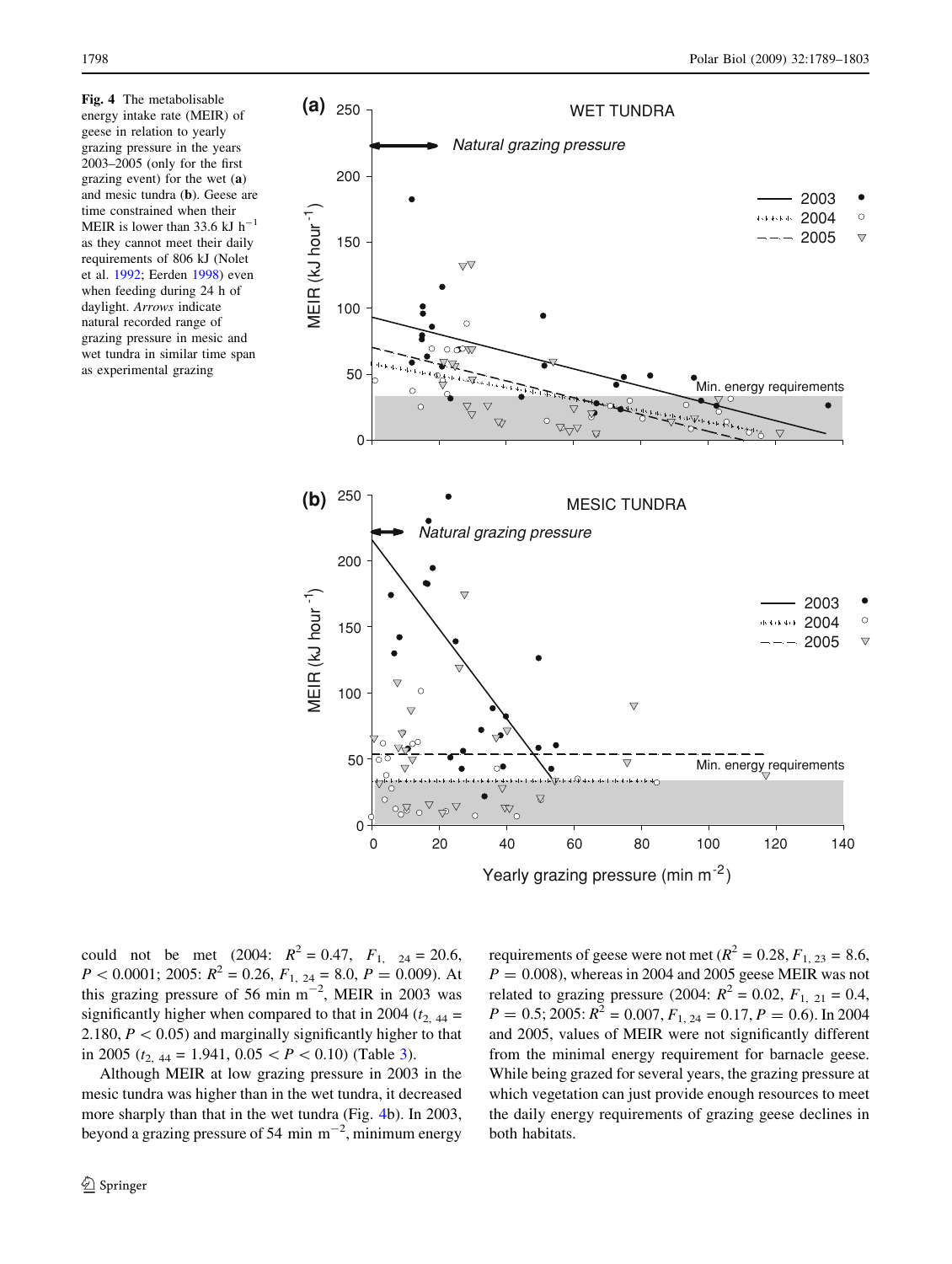<span id="page-10-0"></span>Table 3 Results from linear regression with grazing pressure in 2003, 2004 and 2005 entered as independent variable and metabolisable energy intake rate (MEIR) as dependent variable

| Habitat | Year | $\beta$ (95% confidence<br>interval) | $b$ (95% confidence<br>interval) |
|---------|------|--------------------------------------|----------------------------------|
| Wet     | 2003 | $-0.65$ ( $-1.00/-0.31$ )            | 93.28 (72.27/114.29)             |
|         | 2004 | $-0.44$ ( $-0.64$ / $-0.24$ )        | 57.76 (44.21/71.31)              |
|         | 2005 | $-0.64$ $(-1.10/-0.17)$              | 70.43 (44.12/96.73)              |
| Mesic   | 2003 | $-3.38(-5.76/-0.99)$                 | 215.94 (141.08/290.79)           |
|         | 2004 | $-0.17$ $(-0.71/-0.38)$              | 36.55 (20.37/52.72)              |
|         | 2005 | $-0.12$ ( $-0.74/0.49$ )             | 57.39 (32.07/82.70)              |
|         |      |                                      |                                  |

The regression coefficient  $(\beta)$  and constant of regression model (b;  $Y = \beta x + b$ ) and their 95% confidence interval are shown

## **Discussion**

The present study showed that shifts in diet composition occurred at different stages of population development in a growing breeding colony of barnacle geese on Svalbard. Similar patterns were found in relation to grazing pressure in experimental grazing trials with captive barnacle geese in a previously unexploited area. Dietary shifts were associated with a decreasing diet quality and/or metabolisable energy IR. During successive years of experimental grazing, foraging conditions deteriorated at grazing pressures exceeding natural recorded levels of grazing. This suggests that high-quality forage plants become rapidly depleted with increasing grazing pressure, and foraging conditions are not improving by increased plant production following extra nutrient input via droppings.

## Depletion of preferred food plants

Upon arrival at the breeding grounds on Svalbard, barnacle geese start grazing in snow-free mesic tundra habitats (Prop et al. [1984\)](#page-13-0), whereas later during the season wet moss-dominated tundra habitats become more important (Prop et al. [1984](#page-13-0); Stahl and Loonen [1998](#page-14-0)). Graminoids make up an important part of the diet of barnacle geese in summer, ranging between 26 and 80% (Prop and Vulink [1992;](#page-13-0) Stahl and Loonen [1998\)](#page-14-0). During early May, before the onset of plant growth, mosses are the main food item (up to 90%, Prop and Vulink [1992](#page-13-0)). Compared to graminoids, mosses contain low protein content and a high proportion of structural carbohydrates which results in low digestibility. Dicots show intermediate values between graminoids and mosses (Prop and Vulink [1992\)](#page-13-0).

The shifts in diet composition of wild geese, observed in the present study, occurring in the breeding area in both wet and mesic continuously grazed tundra vegetation suggest changes in the abundance of high-quality food plants. In wet tundra habitat, the proportion of the graminoid Poa arctica, and dicots decreased continuously in the period 1990–2004 and were replaced by increasing proportion of mosses (increasing from 29 to 90%). Similar patterns were observed at the mesic tundra, where graminoids decreased and dicots and mosses increased. These changes in diet coincided with increasing goose numbers in the area from 196 adults in 1990 (Loonen et al. [1998\)](#page-13-0) to ca. 900 adults in 1999 followed by fluctuating numbers, between 800 and 450 adults, until 2004 (M.J.J.E. Loonen, unpublished data). Long-term monitoring of permanent plots in this study area, inside and outside exclosures, illustrated that vegetation changed in the presence of geese throughout this period. Horsetail disappeared from grazed areas and the biomass of grasses decreased (Loonen and Solheim [1998](#page-13-0); Kuijper et al. [2006](#page-13-0)). Due to increasing or continuously high grazing pressure, the abundance of preferred food plants decreased or was more rapidly depleted during the growing season (Sedinger and Raveling [1984](#page-14-0)). This was confirmed by the observed switches in diet in relation to grazing pressure during experimental grazing in unexploited vegetation. At low levels of grazing pressure, graminoids constituted the most important part of the diet in wet and mesic tundra habitat. With increasing grazing pressure, the proportion of moss increased in wet tundra, whereas, the proportion of dicots increased on mesic tundra. These changes were accompanied by decreasing diet quality and metabolisable IR.

Previous studies illustrated that the presence of foxes have large effects on the habitat use of geese and hence exploitation of food plants in the study area (Loonen et al. [1998](#page-13-0); Stahl and Loonen [1998\)](#page-14-0). In years when foxes are present, wet tundra areas are more intensively grazed, whereas, mesic tundra areas showed lower visitation. Although, the presence of foxes may have important additional effects on the depletion of food plants, the diet shifts that were observed in both the wet and mesic tundra in combination with long-term vegetation changes strongly suggest that the entire breeding area is changing.

In general, diet composition of captive geese used during experimental grazing was very similar to that observed for wild geese (see also Prop and Vulink [1992](#page-13-0); Stahl and Loonen [1998](#page-14-0)), with one exceptional plant species; horsetail Equisetum arvense. Captive geese showed a high preference for this species and diet was dominated by Equisetum at low levels of grazing pressure (up to 90%), whereas it was virtually absent in the diet of wild geese. This difference reflects the difference in abundance of this plant species between the different study areas; it is abundant in the area of experimental grazing, whereas it is virtually absent on continuously grazed vegetation inside the breeding colony in Ny-Ålesund (Kuijper et al. [2006\)](#page-13-0). A rapid depletion of Equisetum early in spring (Prop et al. [1984](#page-13-0); Prop and de Vries [1993](#page-13-0)) provides one explanation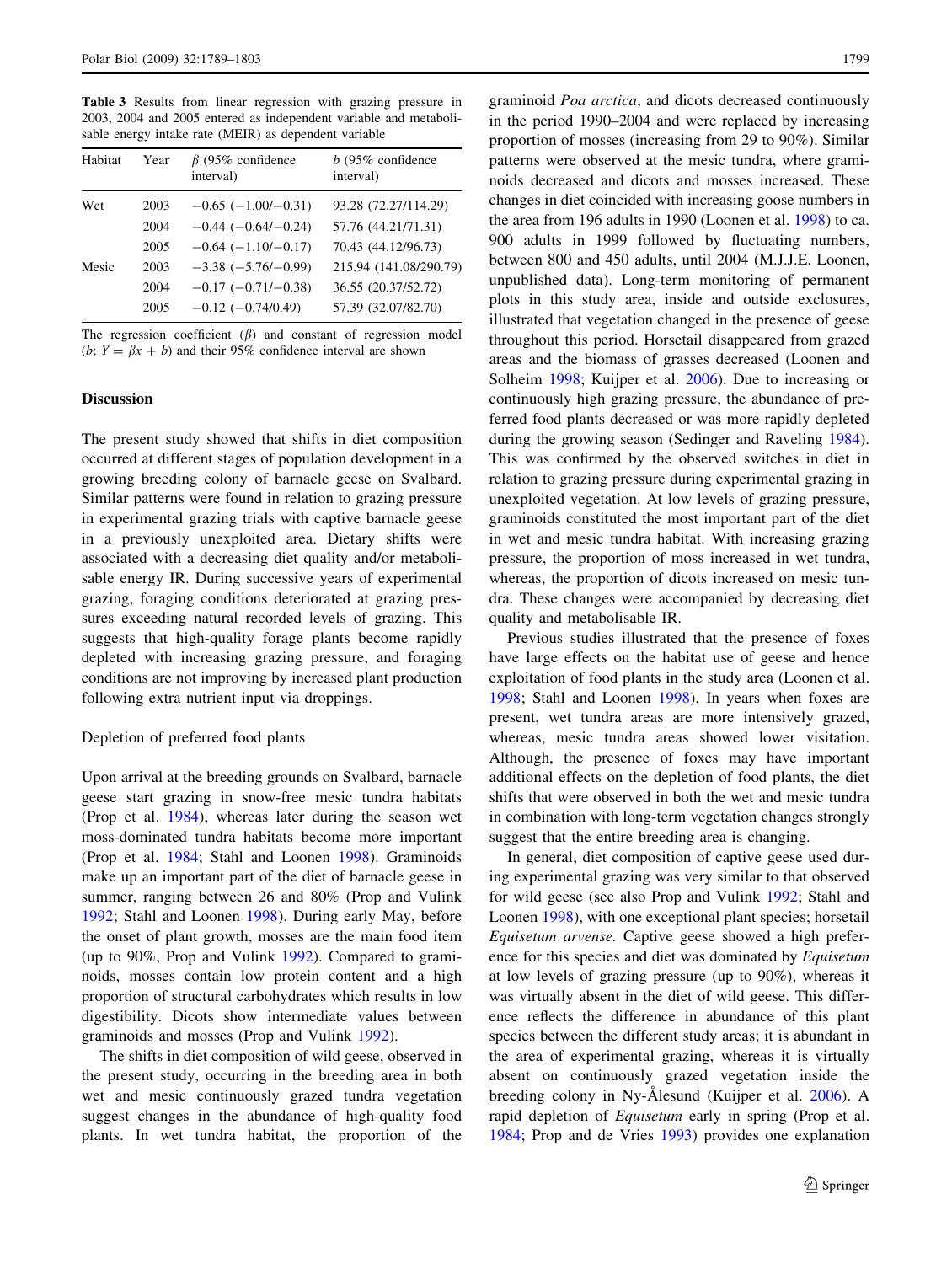for its absence in continuous goose-grazed vegetation. A second explanation is that long-term changes in plant species composition, as a result of goose grazing, have resulted in a decreasing abundance of Equisetum. This is supported by the higher occurrence of this species inside plots which excluded goose grazing for over 7 years in this area (Kuijper et al. [2006\)](#page-13-0).

Changing foraging conditions: potential for feedback mechanisms

Both positive and negative effects of increased goose grazing pressure on foraging conditions in breeding areas in arctic ecosystems have been observed. Increased grazing by black brants, Branta bernicla nigricans, in the Alaskan arctic led to an increase in the areal extent of grazing lawns consisting of the preferred high-quality food plant (Person et al. [2003](#page-13-0)). The authors suggested that these herbivoremediated changes resulted in a numerical increase of the population in the subsequent decades. Contrastingly, increased grazing by lesser snow geese, Anser caerulescens, in Canadian subarctic salt marshes led to the disappearance of principal food plants, creating unvegetated marshes (Zellmer et al. [1993](#page-14-0); Gadallah and Jefferies [1995b\)](#page-13-0) over a large areal extent (Jefferies et al. [2006](#page-13-0)) with fitness consequences for goslings (Cooch et al. [1993\)](#page-13-0) and adults (Williams et al. [2005\)](#page-14-0). Two factors are important in understanding the contrasting effects of goose grazing demonstrated by these studies. First, geese from the Branta genus are grazing only on the above-ground parts of plants, whereas geese from the Anser genus additionally grub for below-ground plant parts (Esselink et al. [1997;](#page-13-0) Jefferies and Rockwell [2002\)](#page-13-0) which may lead to stronger effects on the plant community (Zacheis et al. [2001\)](#page-14-0). Secondly, in contrast to black brants, foraging by lesser snow geese indirectly changed abiotic conditions (Jefferies and Rockwell [2002](#page-13-0); Kotanen and Jefferies [1997](#page-13-0); Iacobelli and Jefferies [1991](#page-13-0)). This prevented a recovery of the vegetation because of limited re-establishment of plants (Srivastava and Jefferies [1996](#page-14-0); Handa et al. [2002\)](#page-13-0). However, in all these studies, geese switched to alternative forage as preferred food plants became depleted leading to improved feeding conditions in one area (Alaskan arctic) and deteriorated in the other (Canadian subarctic).

In the present study, when grazing pressure was experimentally increased, foraging conditions deteriorated (in terms of MEIR) during subsequent years when grazing pressure exceeded natural recorded levels. The grazing pressure at which minimal energy requirements were met (during the first grazing in July), decreased during successive years, indicating that the vegetation did not fully recover from grazing in the previous year to the extent that similar feeding conditions were met. Although, we tested only for linear relationships between grazing pressure and MEIR, the available data do not exclude that threshold response in the effect of grazing on MEIR may occur. In that case, foraging conditions may quickly deteriorate above a threshold of grazing pressure. Deteriorating foraging conditions were most pronounced in the mesic tundra, likely as a result of the lower plant productivity (Cooper et al.  $2006$ ; Sjögersten et al.  $2008$ ). Here, after the first year of grazing geese in general could not meet their daily energy requirements at any level of grazing pressure. Even at the lowest levels of experimental grazing, which are in the range of natural recorded levels, no improvements were observed during subsequent years of grazing. This indicated that foraging conditions will not be improved by increased production by extra nutrient input via droppings as has been observed elsewhere (Bazely and Jefferies [1989](#page-12-0); Hik and Jefferies [1990](#page-13-0)). Detailed measurements of above-ground plant productivity during the first year of the present study illustrated that experimental grazing stimulated growth rates of the graminoid Alopecurus borealis in the mesic habitat, whereas the dominant graminoid Dupontia fisheri in the wet tundra was not affected by grazing (Cooper et al. [2006\)](#page-13-0). However, plant response did not show a regrowth to match or exceed ungrazed plants and reductions in plant size were still evident 2–3 weeks after the time of grazing (Cooper et al. [2006](#page-13-0)). The present study also suggests that during successive years, potential positive plant responses are insufficient to match the foraging conditions to those that the geese encountered during the first year of the study. This lack of positive response in plant growth, especially in the wet tundra, may be related to the absorption of nutrients by mosses, which prevents further access of nutrients by vascular plants (Gauthier et al. [1995](#page-13-0); Kotanen [2002\)](#page-13-0).

In contrast to natural patterns of goose grazing, we carried out two bouts of experimental grazing in both habitats with an interval of 28 days. At intensively grazed vegetation near goose breeding colonies, geese are continuously present and graze most emerging grass shoots throughout the vegetative season (D.P.J. Kuijper, personal observations). We believe that the two bouts of experimental grazing, which allowed for regrowth of the plants in the period in between, are less deleterious for grazed plants than that of continuous grazing by wild geese. The recovery phase would allow for more potential positive effects to occur following grazing.

What may be the consequences of decreasing diet quality? Nitrogen demands of adult geese are especially high in the prelaying period, and geese rely for a large part on exogenous nitrogen inputs (Choinière and Gauthier [1995](#page-13-0); Gauthier et al. [2003](#page-13-0); Schmutz et al. [2006\)](#page-14-0). Diets containing sufficient amounts of metabolisable energy are important at the end of the breeding season to allow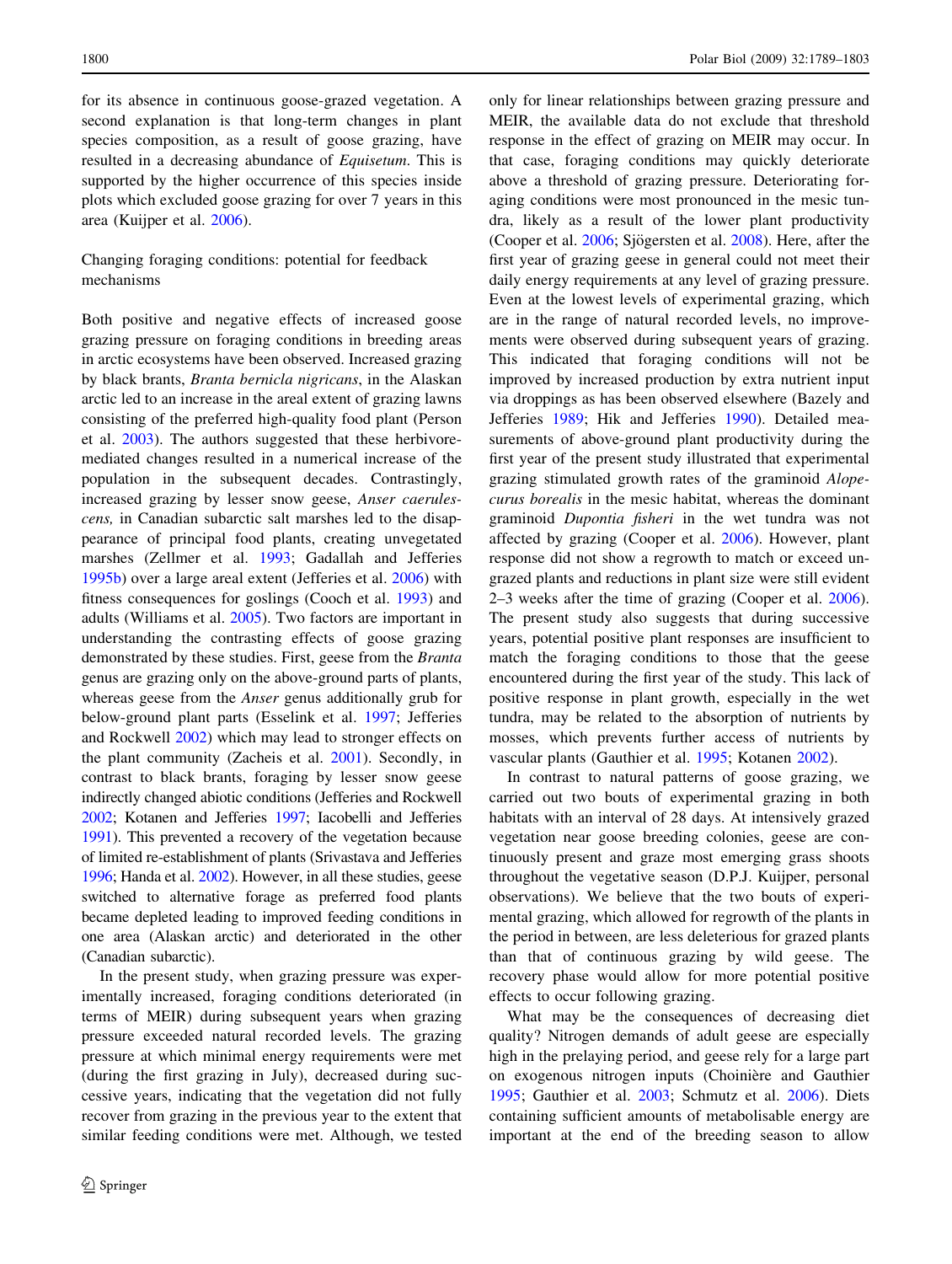<span id="page-12-0"></span>premigratory fat deposition (Sedinger and Raveling [1984](#page-14-0)). Depletion of high-quality food plants is expected to affect gosling growth (see Gadallah and Jefferies [1995a,](#page-13-0) [b\)](#page-13-0). Due to their smaller digestive capacity, they are more rapidly limited by food intake than adults, which increases the importance of high dietary nutrient concentrations (Sedinger and Raveling [1984\)](#page-14-0). Decreasing dietary quality of goslings may directly lead to fitness consequences, as growth conditions during the early life stages of goslings determine life history traits (Sedinger et al. [1995b\)](#page-14-0). Hence, declining diet quality, both in terms of nitrogen and ME content, are predicted to affect different stages of the life cycle of geese but both may lead to important fitness consequences. A reduced diet quality and metabolisable energy IR in relation to increased grazing pressure, therefore, represents a likely mechanism for density-dependent feedbacks at the population level.

# Increasing barnacle goose numbers and limits in exploitation?

The Svalbard barnacle goose population has been increasing since 1948 (Owen and Black [2005\)](#page-13-0) and despite decreasing productivity (numbers of juveniles per adult), the overall population has continued to grow with 5% annually (Jefferies and Drent [2006](#page-13-0)). Do feedbacks via deteriorating foraging conditions with increasing grazing pressure set a limit to the exploitation of habitats by the growing numbers of barnacle geese on Svalbard?

Several studies on Svalbard illustrated that densitydependent effects on population growth do occur in different breeding colonies (Loonen et al. [1997;](#page-13-0) Drent et al. [1998;](#page-13-0) Black et al. 1998). The observed decline in gosling growth rate and adult body size in relation to the age of different breeding colonies suggest a local saturation of habitats (Black et al. 1998). Despite the deteriorating foraging conditions, most geese return each year to the same breeding colony because they show high faithfulness to brood rearing areas (Cooch et al. [1993;](#page-13-0) Lindberg and Sedinger [1998](#page-13-0); Loonen et al. [1997\)](#page-13-0). However, feedback mechanisms operating via the vegetation seem to prevent an unlimited increase of numbers at a local scale (see Drent et al. [1998\)](#page-13-0). By moving to new areas, geese may escape from these density-dependent effects operating at a local scale (Jefferies and Drent [2006\)](#page-13-0). Geese can leave to colonise new unexploited areas or settle at the periphery of an existing colony (Ganter and Cooke [1998](#page-13-0); Lindberg and Sedinger [1998\)](#page-13-0). These alternative breeding areas may provide better foraging conditions leading to increased growth rate and first year survival rate of goslings in these unexploited habitats (Cooch et al. [1993](#page-13-0)). Also on Svalbard, local return rates of female goslings and adults to their natal breeding colony have decreased in some colonies (Loonen et al. [1997](#page-13-0)). The continuous growth of the total Svalbard barnacle population has, therefore, mainly been attributed to the continuous colonisation of new breeding areas (Black 1998; Jefferies and Drent [2006](#page-13-0)). Additionally, global warming is predicted to lead to a substantial increase in the range of suitable habitats, which are currently unsuitable for arctic geese (Jensen et al. [2008](#page-13-0)). An increase in primary productivity of the vegetation as a result of this warming could increase the carrying capacity of already intensively goose-grazed areas and could release the population (temporarily) from density-dependent regulation.

These patterns in combination with the findings of the present study suggest that at a local scale (breeding colony) vegetation changes, as a result of continuous goose grazing, explain density-dependent effects on local population size. However, they do not seem to limit the overall population size as the amount of suitable breeding habitat currently does not limit a further increase in goose numbers.

Acknowledgments Funding for the FRAGILE project came from the European Union, project number EVK2-2001-00235. The fieldwork in Kongsfjorden was supported by the Netherlands Polar Programme and the Netherlands Arctic Station. Permission for using wild Barnacle geese in the experiments was provided by the Gorvernor of Svalbard. The animal experiments were conducted with the approval of the Norwegian animal health authority. We thank the University Centre on Svalbard (UNIS) for providing safety training and logistics for the fieldwork. Our special thanks go to Laura Hondshorst, Theresa Walther and Suzanne Lubbe, who greatly helped with carrying out the field work in 2003 and 2004, respectively. We would like to thank Rudi Drent, René van der Wal and Elisabeth Cooper for their useful comments on the manuscript. The work of the first author during writing of the manuscript has been supported by a Marie Curie Transfer of Knowledge Fellowship BIORESC of European Community's Sixth Framework Programme under contract number MTKD-CT-2005-029957.

Open Access This article is distributed under the terms of the Creative Commons Attribution Noncommercial License which permits any noncommercial use, distribution, and reproduction in any medium, provided the original author(s) and source are credited.

#### References

- Alipayo D, Valdez R, Holechek JL, Cardenas M (1992) Evaluation of microhistological analysis for determining ruminant diet botanical composition. J Ran Manage 45:148–152
- Bazely DR, Jefferies RL (1989) Leaf and shoot demography of an arctic stoloniferous grass, Puccinellia–Phryganodes, in response to grazing. J Ecol 77:811–822
- Black JM (1998) Movement of barnacle geese between colonies in Svalbard and the colonisation process. Nor Polarinst Skr 200:115–128
- Black JM, Cooch EG, Loonen MJJE, Drent RH, Owen M (1998) Body size variation in barnacle goose colonies: evidence for local saturation of habitats. Nor Polarinst Skr 200:129–140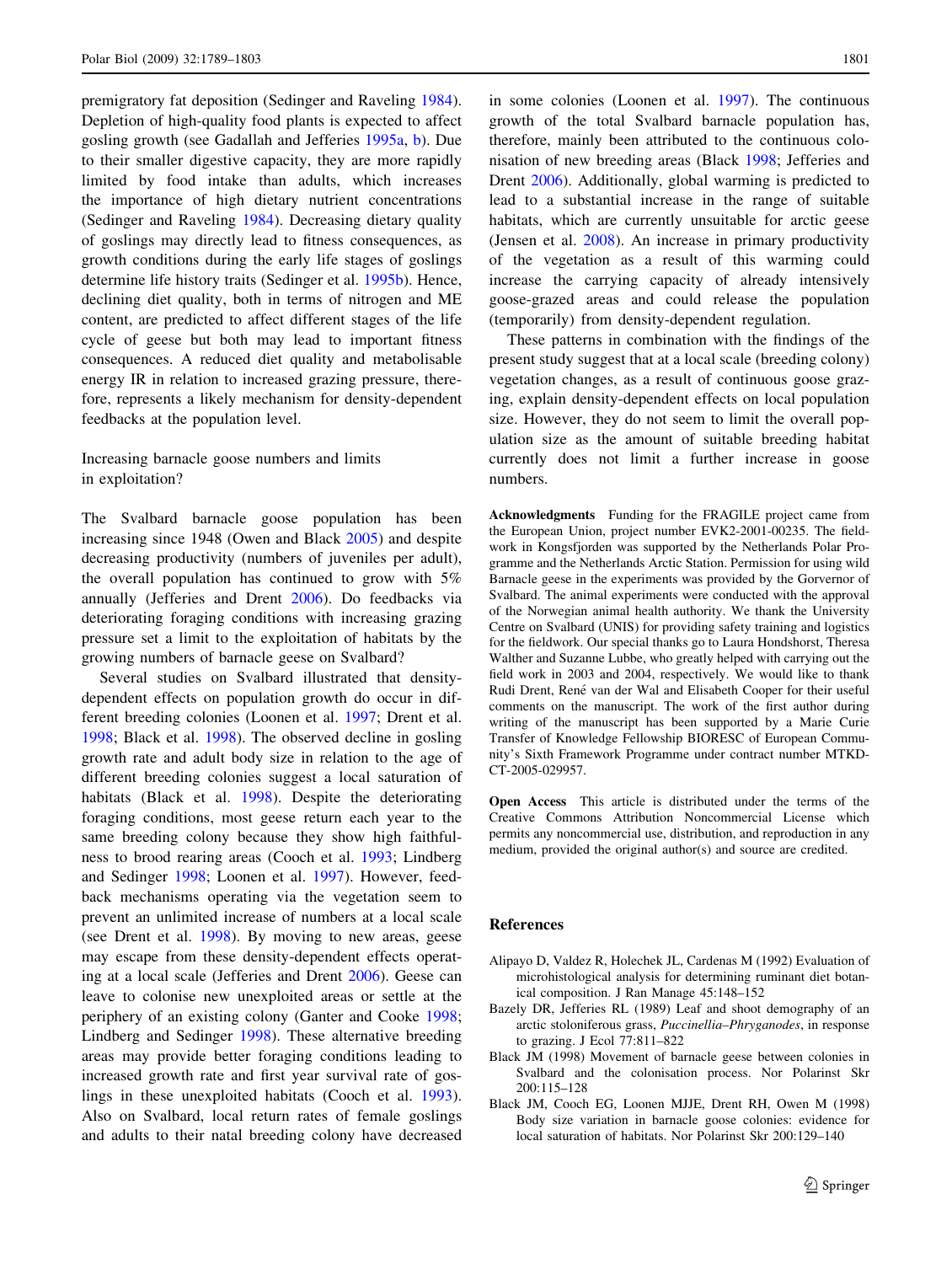- <span id="page-13-0"></span>Cargill SM, Jefferies RL (1984) The effects of grazing by lesser snow geese on the vegetation of a sub-arctic salt-marsh. J Appl Ecol 21:669–686
- Choinière L, Gauthier G (1995) Energetics of reproduction in female and male greater snow geese. Oecologia 103:379–389
- Cooch EG, Jefferies RL, Rockwell RF, Cooke F (1993) Environmental change and the cost of philopatry—an example in the lesser snow goose. Oecologia 93:128–138
- Cooper EJ, Jónsdóttir IS, Pahud A (2006) Grazing by captive barnacle geese affects graminoid growth and productivity on Svalbard. Mem Natl Inst Polar Res Spec Issue 59:1–15
- Drent RH, Black JM, Loonen MJJE, Prop J (1998) Barnacle geese Branta leucopsis on Nordenskioldkysten, western Spitsbergenthirty years from colonisation to saturation. Nor Polarinst Skr 200:105–114
- Ebbinge BW, Canters K, Drent RH (1975) Foraging routines and estimated daily food intake in Barnacle geese wintering in the northern Netherlands. Wildfowl 26:5–19
- Eerden MR (1998) Patchwork: patch use, habitat exploitation and carrying capacity for water birds in Dutch freshwater. Dissertation, University of Groningen
- Esselink P, Helder-Guideo JF, Aerts BA, Gerdes K (1997) The impact of grubbing by Greylag geese (Anser anser) on the vegetation dynamics of a tidal marsh. Aquat Bot 55:261–279
- Fox AD, Madsen J, Boyd H, Kuijken E, Norriss DW, Tombre IM, Stroud DA (2005) Effects of agricultural change on abundance, fitness components and distribution of two arctic-nesting goose populations. Glob Ch Biol 11:881–893
- Gadallah FL, Jefferies RL (1995a) Comparison of the nutrient content of the principal forage plants utilized by lesser snow geese on summer breeding grounds. J Appl Ecol 32:263–275
- Gadallah FL, Jefferies RL (1995b) Forage quality in brood rearing areas of the lesser snow goose and the growth of captive goslings. J Appl Ecol 32:276–287
- Ganter B, Cooke F (1998) Colonial nesters in a deteriorating habitat: Site fidelity and colony dynamics of lesser snow geese. Auk 115:642–652
- Gauthier G, Hughes RJ, Reed A, Beaulieu J, Rochefort L (1995) Effect of grazing by greater snow geese on the production of graminoids at an arctic site (Bylot island, NWT, Canada). J Appl Ecol 83:653–664
- Gauthier G, Bety J, Hobson KA (2003) Are greater snow geese capital breeders? New evidence from a stable-isotope model. Ecology 84:3250–3264
- Gebzynska Z, Myrcha A (1966) The method of quantitative determining of the food composition of rodents. Acta Theriologica 11:385–390
- Goering HK, Van Soest PJ (1970) Forage fiber analyses (apparatus, reagents, procedures, and some applications). Agricultural Handbook No.379. ARS, USDA, Washington, DC
- Handa IT, Harmsen R, Jefferies RL (2002) Patterns of vegetation change and the recovery potential of degraded areas in a coastal marsh system of the Hudson Bay lowlands. J Ecol 90:86–99
- Hik DS, Jefferies RL (1990) Increase in the net aboveground primary production of a salt-marsh forage grass- a test of the predictions of the herbivores-optimization model. J Ecol 78:180–195
- Huisman J, Olff H, Fresco LFM (1993) A hierarchical set of models for species response analysis. J Veg Sci 4:37–46
- Iacobelli A, Jefferies RL (1991) Inverse salinity gradients in coastal marshes and the death of stands of Salix: the effects of goose foraging. J Ecol 79:61–73
- Jefferies RL, Drent RH (2006) Arctic geese, migratory connectivity and agricultural change: calling the sorcerer's apprentice to order. Ardea 94:537–554
- Jefferies RL, Rockwell RF (2002) Foraging geese, vegetation loss and soil degradation in an Arctic salt marsh. Appl Veg Sci 5:7–16
- Jefferies RL, Rockwell RF, Abraham KE (2004) Agricultural food subsidies, migratory connectivity and large-scale disturbance in arctic coastal systems: a case study. Integr Comp Biol 44:130– 139
- Jefferies RL, Jano AP, Abraham KF (2006) A biotic agent promotes large-scale catastrophic change in the coastal marshes of Hudson Bay. J Ecol 94:234–242
- Jensen RA, Madsen J, O'Connell M, Wisz MS, Tømmervik H, Mehlum F (2008) Prediction of the nesting distribution of pinkfooted geese (Anser brachyrhynchus) in Svalbard under a warmer climate scenario. Global Change Biology 14:1–10
- Karasov WH (1990) Digestion in birds: chemical and physiological determinants and ecological implications. Stud Avian Biol 13:391–415
- Kotanen PM (2002) Fates of added nitrogen in freshwater arctic wetlands grazed by snow geese: the role of mosses. Arct Antarct Alp Res 34:219–225
- Kotanen PM, Jefferies RL (1997) Long-term destruction of sub-arctic wetland vegetation by lesser snow geese. Ecoscience 4:179–182
- Kuijper DPJ, Bakker JP, Cooper EJ, Ubels R, Jónsdóttir IS, Loonen MJJE (2006) Intensive grazing by barnacle geese depletes arctic seed bank. Can J Bot 84:995–1004
- Lindberg MS, Sedinger JS (1998) Ecological significance of broodsite fidelity in black brant: spatial, annual, and age-related variation. Auk 115:436–446
- Loonen MJJE, Solheim B (1998) Does arctic vegetation change when grazed by barnacle geese? Nor Polarinst Skr 200:99–104
- Loonen MJJE, Oosterbeek K, Drent RH (1997) Variation in growth of young and adult size in barnacle geese Branta leucopsis: evidence for density dependence. Ardea 85:177–192
- Loonen MJJE, Tombre IM, Mehlum F (1998) Development of an arctic barnacle goose colony: interactions between density and predation. Nor Polarinst Skr 200:67–80
- McNaughton SJ (1984) Grazing lawns: animals in herds, plant form, and coevolution. Am Nat 124:863–886
- Nolet BA, Butler PJ, Masman D, Woakes AJ (1992) Estimation of daily energy expenditure from heart rate and doubly labeled water in exercising geese. Physiol Zool 65:1188–1216
- Owen M (1975) Assessment of fecal analysis technique in waterfowl studies. J Wildl Manage 39:271–279
- Owen M, Black JM (2005) Barnacle goose Branta leucopsis. In: Kear J (ed) Ducks, geese and swans, vol I. Oxford University Press, Oxford, pp 329–334
- Owen M, Wells RL, Black JM (1992) Energy budgets of wintering barnacle geese: the effects of declining food resources. Ornis Scand 23:451–458
- Person BT, Babcock CA, Ruess RW (1998) Forage variation in brood-rearing areas by pacific black brant geese on the Yukon-Kuskokwim delta, Alaska. J Ecol 86:243–259
- Person BT, Herzog MP, Ruess RW, Sedinger JS, Athony RM, Babcock CA (2003) Feedback dynamics of grazing lawns: coupling vegetation change with animal growth. Oecologia 135:583–592
- Prop J, Black JM (1998) Food intake, body reserves and reproductive success of barnacle geese Brantra leucopsis staging in different habitats. Nor Polarinst Skr 200:177–194
- Prop J, de Vries J (1993) Impact of snow and food conditions on the reproductive performance of barnacle geese Branta leucopsis. Ornis Scand 24:110–120
- Prop J, Vulink T (1992) Digestion by Barnacle geese in the annual cycle: the interplay between retention time and food quality. Funct Ecol 6:180–189
- Prop J, van Eerden MR, Drent RH (1984) Reproductive success of the branacle goose Branta leucopsis in relation to food exploitation on the breeding grounds, western Spitsbergen. Nor Polarinst Skr 181:87–117